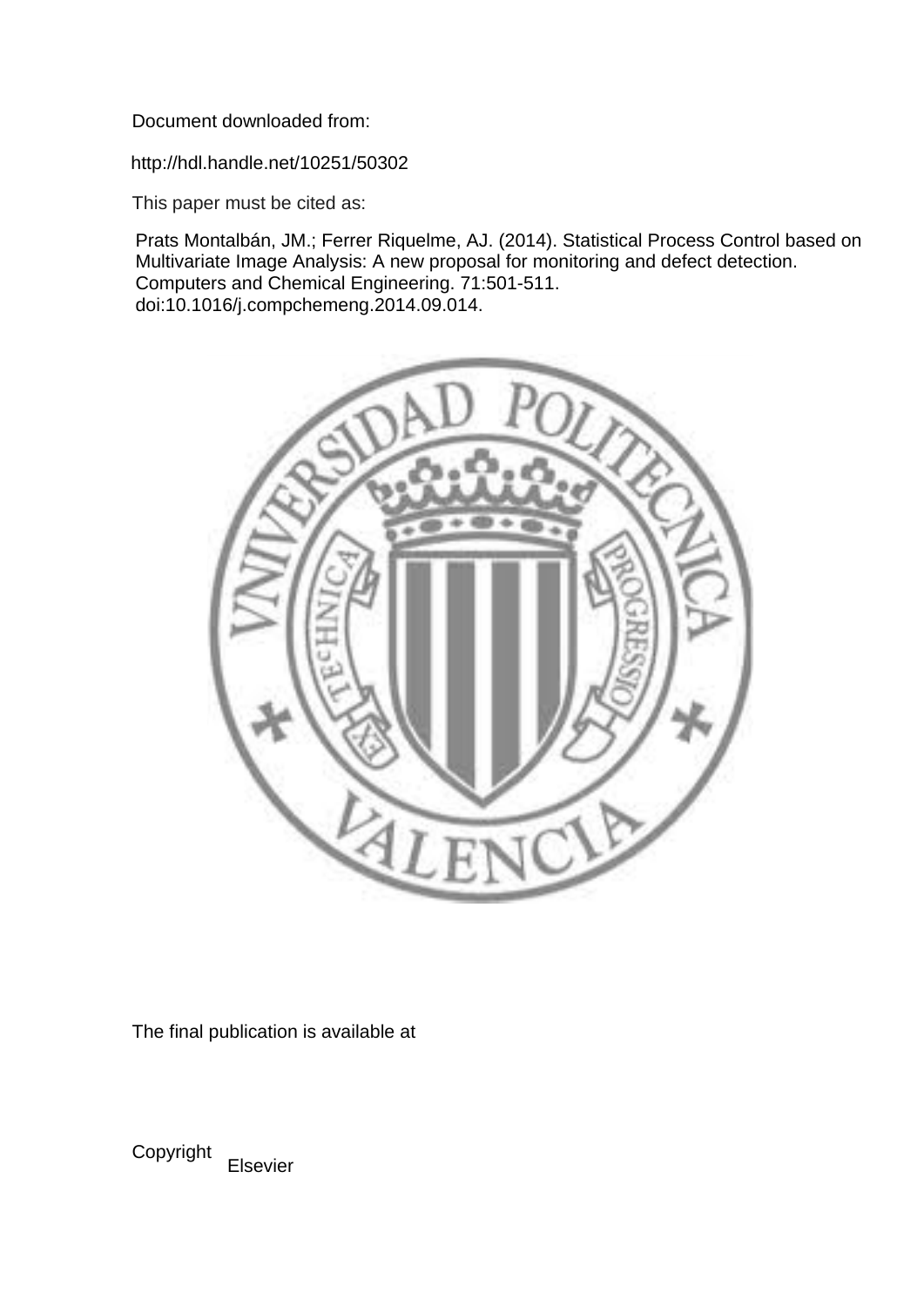# **Statistical Process Control based on Multivariate Image Analysis: a new proposal for monitoring and defect detection**

J. M. Prats-Montalbán\* and A. Ferrer

*Multivariate Statistical Engineering Group. Department of Applied Statistics, Operations Research and Quality. Universidad Politécnica de Valencia. Cno. De Vera s/n, Edificio 7A, 46022, Valencia, Spain.*

\* Departamento de Estadística e IO Aplicadas y Calidad. Universidad Politécnica de Valencia. Cno. De Vera s/n, Edificio 7A, 46022, Valencia, Spain. Tlf: +34.96.387.70.07 ext. 74949, Fax: +34.96.387.74.99. E-mail: [jopramon@eio.upv.es](mailto:jopramon@eio.upv.es)

# **Abstract**

The monitoring, fault detection and visualization of defects are a strategic issue for product quality. This paper presents a novel methodology based on the integration of textural Multivariate image analysis (MIA) and multivariate statistical process control (MSPC) for process monitoring. The proposed approach combines MIA and *p*-control charts, as well as  $T^2$  and RSS images for defect location and visualization. Simulated images of steel plates are used to illustrate the monitoring performance of it. Both approaches are also applied on real clover images.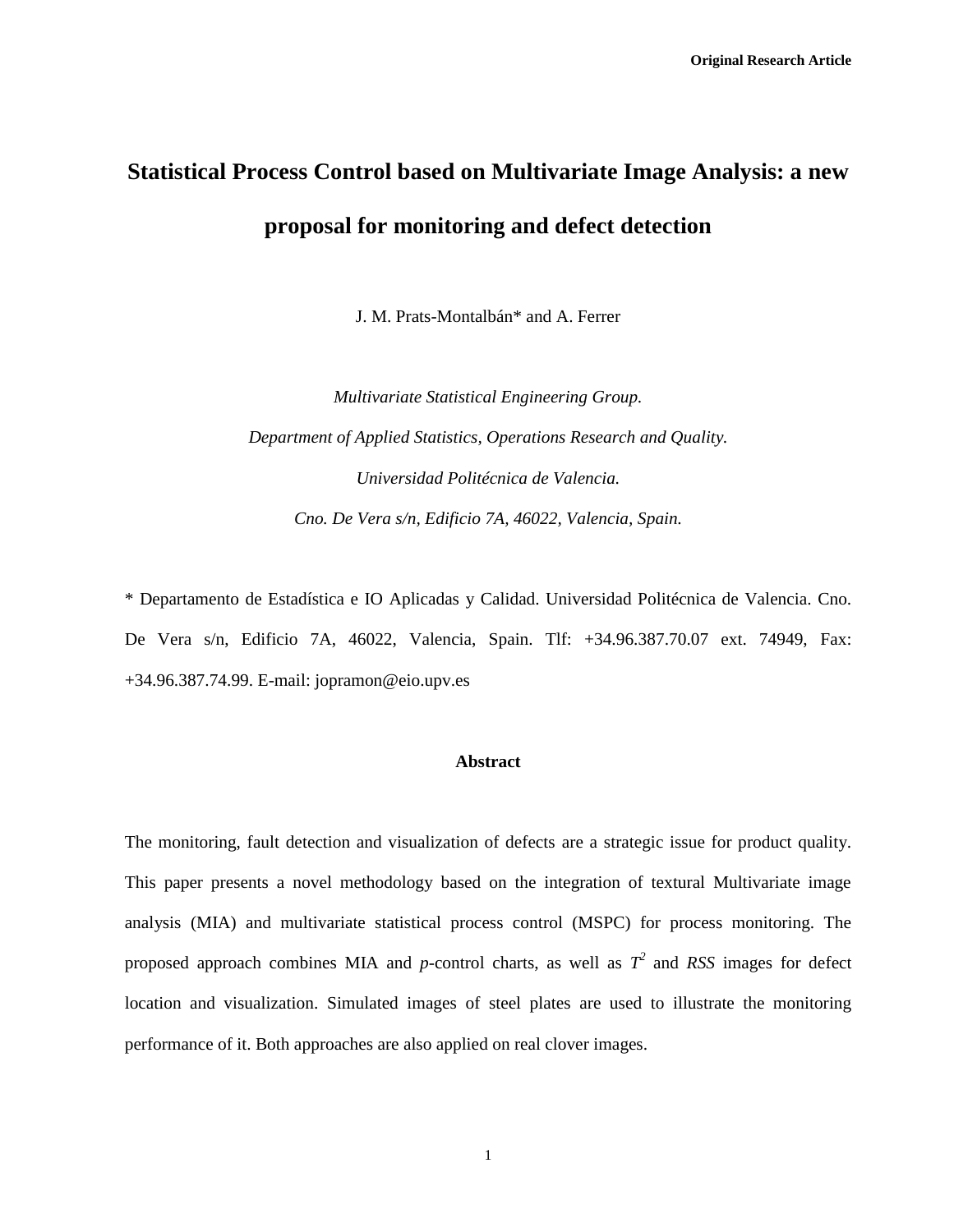Key Words: Multivariate Image Analysis (MIA), ARL, Control charts, RSS image,  $T^2$  image, Wavelets.

# **1 INTRODUCTION**

During the last 40 years visual inspection has been introduced in different industrial and technological fields for defect detection and classification. Two issues are critical for these purposes. One is the time required, because in processes usually many parts or samples are to be inspected, and inspection speed is a critical concern due to the high production rates (*e.g.* in ceramic tiles manufacturing). Another issue is the objectivity and consistency in the classification of the manufactured parts or in the monitoring of a process when establishing if it is in control or not. Visual inspection has been traditionally performed by well-trained operators in order to determine if the manufactured part meets the quality standards, presents any type of defect, fits a specific class, or if it comes from an in-control process. Examples can be found in the steel industry (Cardin et al., 2011); in the mining industry (Liu et al., 2005), or in the ceramic tile industry (López et al., 2007; Prats-Montalbán et al., 2008).

However, this type of visual inspection is not exempt of subjective criteria, no matter the experience of the operator. The reasons for this subjectivity are related to (i) the variability in the classifications made by the same operator, due to *e.g.* fatigue or loss of attention (repeatibility), and (ii) the variability in the classifications made by different operators, related to the different visual perception characteristics of each person (reproducibility). Thus, it is necessary to develop reliable image-based monitoring systems with low repeatability and reproducibility variation.

Nowadays, cameras-based visual systems capture information from the process without interfering with the product due to their non-destructive and non-invasive nature, avoiding the aforementioned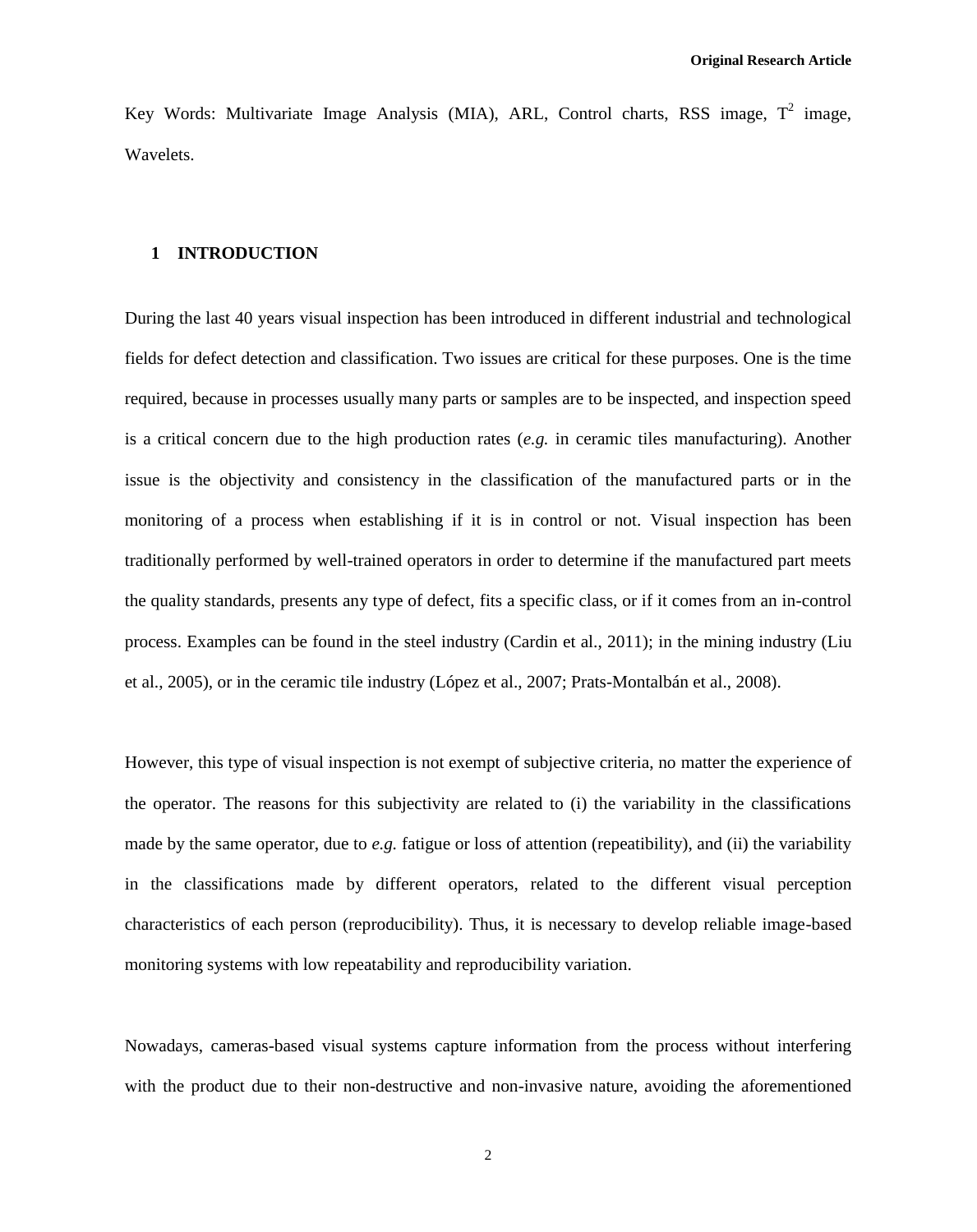problems of human visual inspection. This way, three different objectives are reached: (1) reducing expensive on-line sensors and laboratory sampling analyses; (2) avoiding tests that cannot be applied on the whole production as is the case of destructive tests to determine the stress endurance of a metallic, ceramic or any other kind of part; (3) allowing on-line characterization of products and processes that are not always amenable via traditional on-line instrumentation (Yu and MacGregor, 2003a, 2003b).

Once an image has been acquired from the process, it is possible to apply image analysis techniques to analyze it. This information is used for classification, defect detection or image object characterization. A well established image analysis technique in process monitoring is multivariate image analysis (MIA) (Geladi and Grahn, 1996; Prats-Montalbán et al., 2011). Different works have treated the monitoring and classification problems based on MIA. An excellent review about the application of MIA in industrial environments for monitoring, prediction and control can be found in Duchesne et al. (2012).

In a recent work, Megahed et al. (2011) have perfomed a review on the use of control charts with image data. Many different methods are presented and commented. Their main drawback is that they do not provide specific spatial control charts able to precisely localize the defect detected by the (whole) image analysis control systems. The paper claims for further study in this topic, in particular *"the study of the statistical properties and performance of many control charting methods"*. It also states that there is a lack of study of the "*performance of existing methods as well as understand the differences between competing approaches*.*"*

The present work tries to address these last two goals. In particular the paper is focused on the development of a MIA-based statistical process control (SPC) monitoring scheme able to check the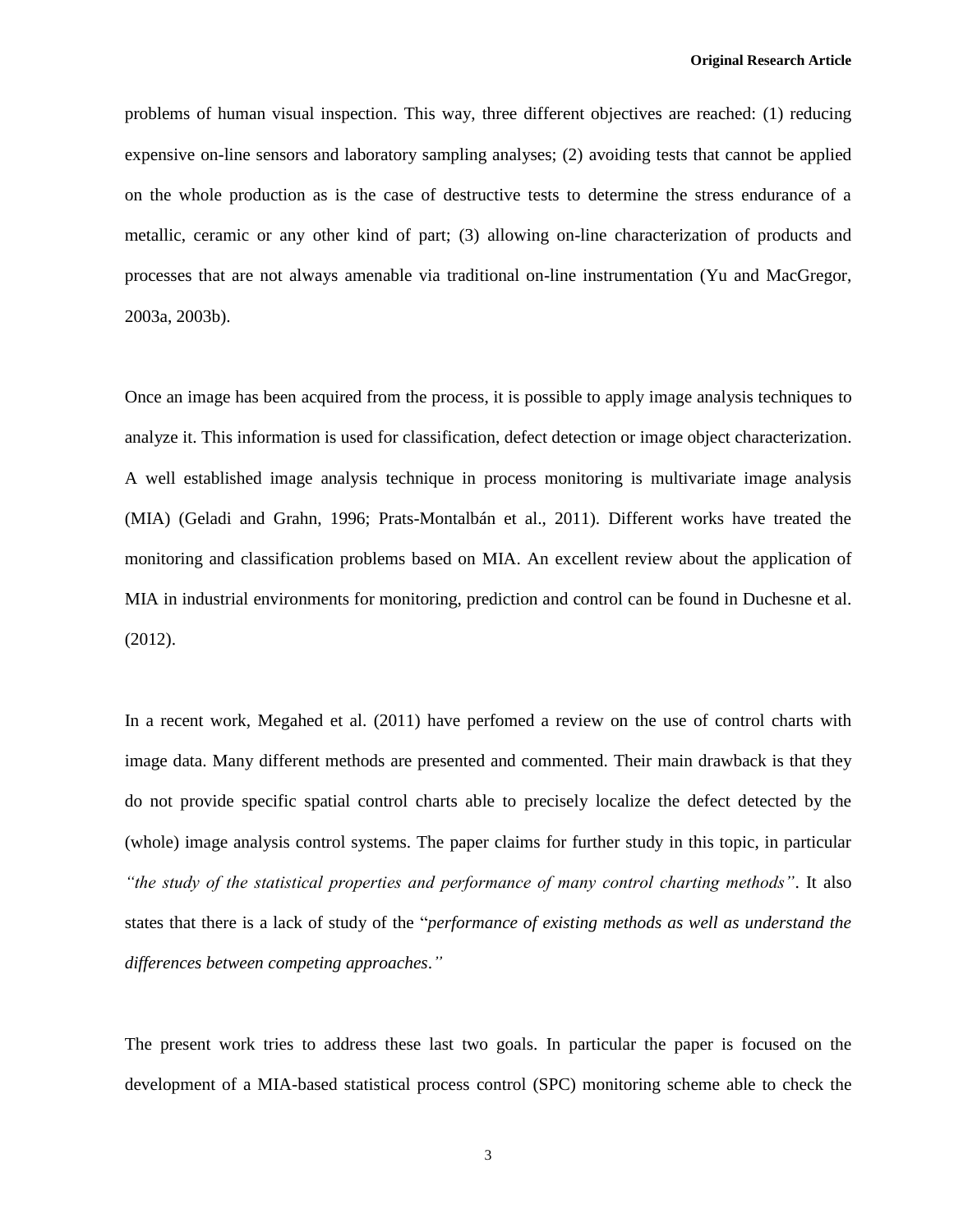adequacy of the product with regards to the established standards and, furthermore, locate and isolate any kind of defect. We do not address the problems related to illuminating conditions changes. Different ways for dealing with this problem are treated by Reis (2009), and very recently by Ottavian, Barolo and García-Muñoz (2013a, 2013b). This paper presents and develops a novel Multivariate Image Analysis technique, and deeply analyzes its potential in comparison with a competing approach, in terms of control charts performance and statistical properties; trying to understand the differences between them.

Steel plate simulated images are used to illustrate the monitoring performance of the proposed approach. Section 2 presents the data structure linked to these images, the different image preprocessing techniques required for on-line implementation and the proposed MIA-based SPC monitoring scheme. Section 3 illustrates the statistical comparison study with a sound competing approach (Liu and MacGregor, 2005, 2006) in terms of average run length (ARL), based on simulated images of steel plates. Section 4 presents the results of both methodologies applied on a real data set (clover images). Finally, Section 5 outlines the conclusions of this paper.

#### **2 MATERIALS AND METHODS**

#### **2.1 Image data structure**

The first type of information when dealing with digital images is formed by the intensities of the  $I =$  $n_1 \times n_2$  pixels arranged in the two dimensions that shape the images. In the case of grey level images, each pixel summarizes the global level of spectral information in it. The second type is the spatial information associated to the variations of intensity levels existing in a local zone (a neighborhood) of the image (i.e. texture). Bharati (2002) and Bharati and MacGregor (2000) provide an approach for easily gathering this type of information.

4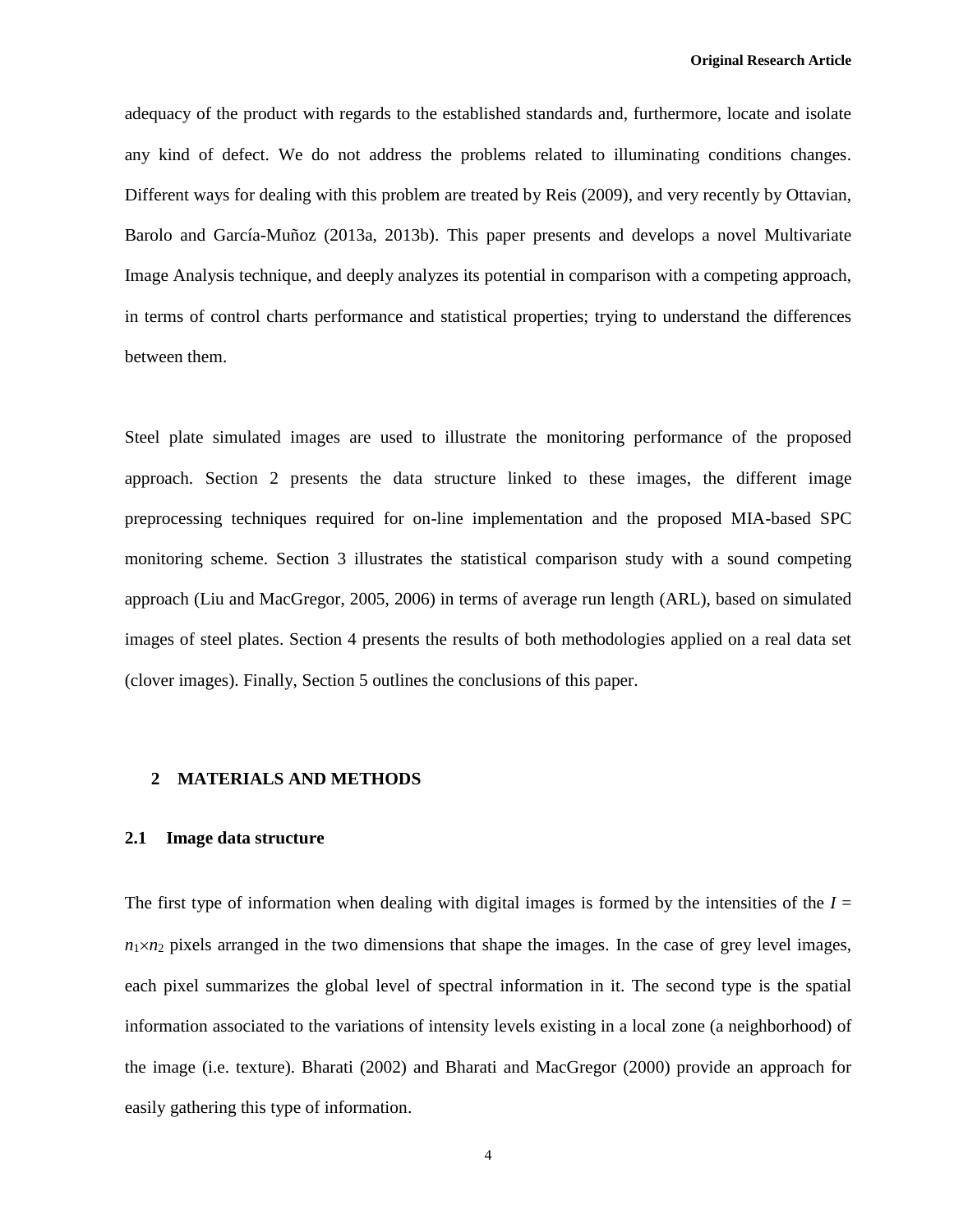Bharati and MacGregor's approach consists of unfolding each image into just one column vector having the intensity levels of all the pixels, and registering, for each one of them, the intensities of the neighboring ones. This is illustrated in Figure 1, where a 3x3 neighborhood window is used. In this study, it is sensible to this window size, since the unspecific defects analyzed can be of different sizes and shapes, and also random textured. However, in those cases were one is more or less aware about the type of defects (nature, size, shape, orientation, etc.) that may appear in any process, a rational way to approach would be to design an experiment with different window sizes and directions (image analysis kernels) being analyzed, afterwards deciding which treatment to use for optimizing some or various types-of-defects detections.

#### [INSERT FIG. 1 ABOUT HERE]

This leads to a highly correlated and complex data structure suitable to be analyzed by multivariate statistical projection methods such as principal component analysis (PCA) (Jackson, 2003). This approach can be applied in a straightforward way to color images by simply applying this procedure to each color band, afterwards stacking each data structure related to each color one beside the other (Prats-Montalbán and Ferrer, 2007).

# **2.2 MIA-based SPC scheme**

The MIA-based SPC monitoring scheme proposed in this work, as any SPC scheme, is carried out in two phases. In Phase I (model building) monitoring charts are built according to a set of historical incontrol data, once the performance of the process has been modeled, and the assumptions of its behavior are checked.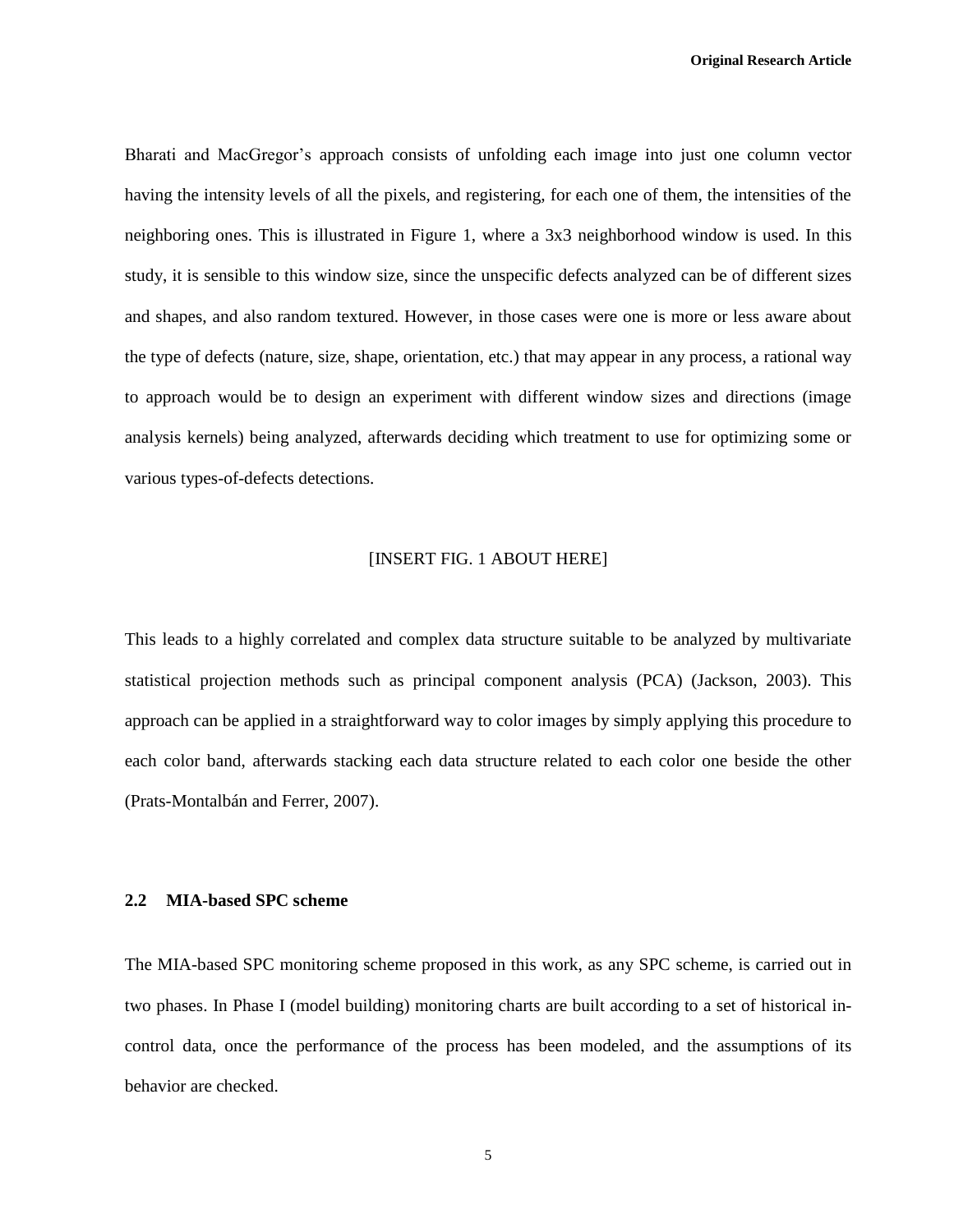In Phase II (model exploitation) these charts are used to monitor the process using on-line images, assuming the form of the distribution of the monitoring statistics to be known along with its values of the in-control parameters (Woodall, 2000). This monitoring scheme constitutes what the authors have named in the MIA field as the *fit to a pattern model approach* (FPM) (Prats-Montalbán and Ferrer, 2007, 2011). In this paper we have improved the FPM approach and named as *Percentage-based FPM*, PFPM. For a general overview of the application of PCA to multivariate SPC see *e.g*. Ferrer (2007). The basics of this scheme are explained in the following.

## *2.2.1 Phase I (model building): off-line process monitoring*

Phase I of PFPM starts by building a PCA model (Jackson, 2003). PCA projects the original variables onto new ones, called latent variables, orthogonal and arranged according to their eigenvalues. Applying a PCA model to the textural matrix  $\mathbf{X}$  ( $I \times J$ ) can be expressed as:

$$
\mathbf{X} = \mathbf{T}\mathbf{P}^T + \mathbf{E} \tag{1}
$$

, where **T** ( $I \times R$ ) and **P** ( $J \times R$ ) are the scores and loading matrices for *R* principal components ( $R \leq$ rank(**X**)), respectively; and **E** ( $I \times J$ ) is the residual matrix of the PCA model.

The number of *R* components to extract is a non-trivial issue to deal with, and it depends on the problem at hand (Camacho and Ferrer, 2012, 2014). One possible approach is trying to extract as many components as necessary for appropriate modeling of the main spatial features of the images, e.g. by scree plot and further loadings inspection if looking for any deviation from these behaviors; or by looking for those components gathering some specific defects, when a priori known; or to choose that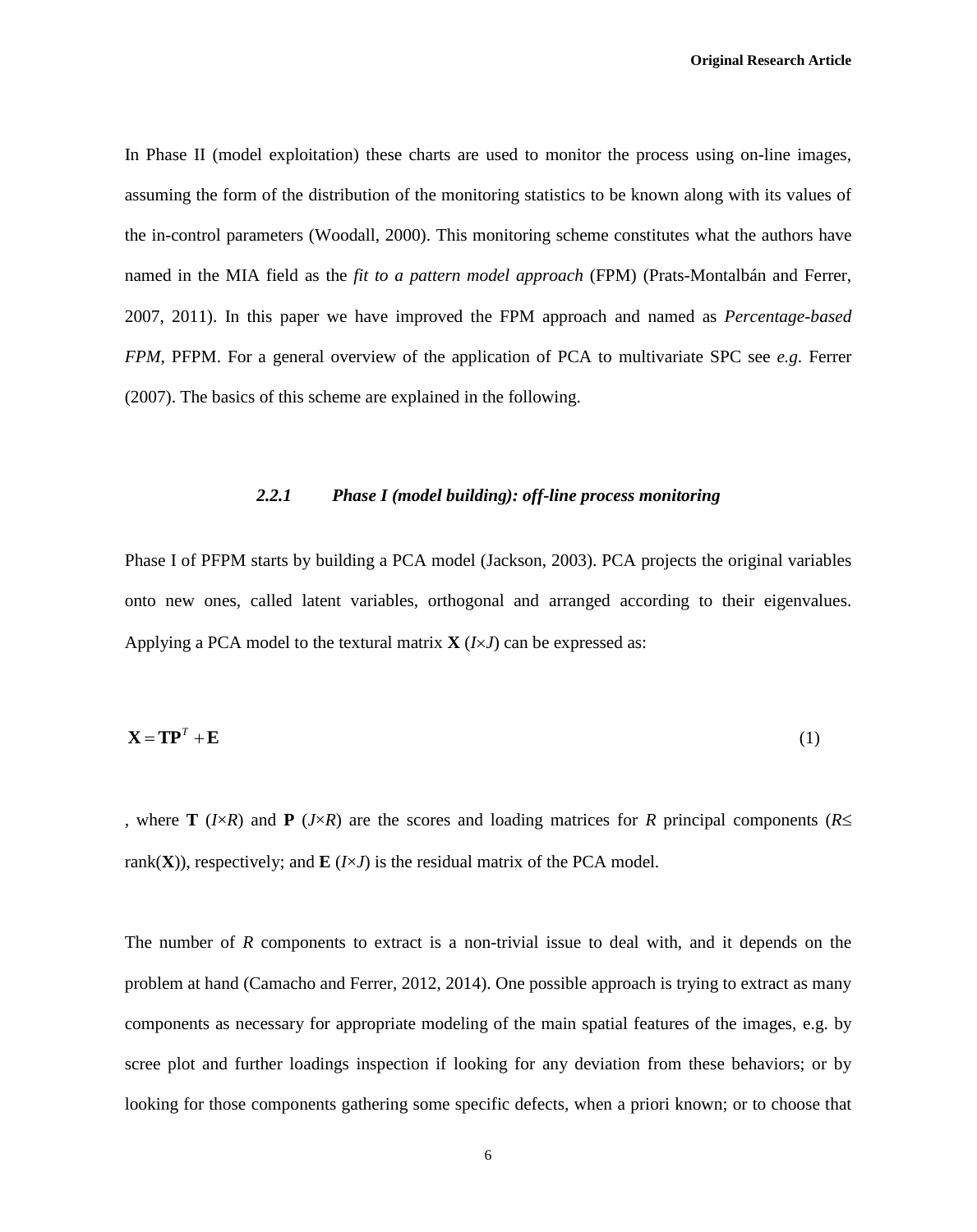number of components that maximizes detection capacity (or classification accuracy) when defect images are available in addition to NOC images (Prats-Montalbán et al., 2008). Note that the widely used cross-validation approach is not appropriate to address this part of the modeling stage (Camacho and Ferrer, 2012, 2014), since minimizing the squared prediction error in crossvalidation (objective function in CV) is not necessarily related to maximizing the fault detection power (objective function in process monitoring and fault detection).

The model is built using one or some in-control or process pattern images. These images are collected when the process is operated in-control and assuming independence. Once the loading matrix **P** of the in-control or pattern model has been obtained, the scores of a new image **X***new* are calculated as:

$$
\mathbf{T}_{new} = \mathbf{X}_{new} \mathbf{P}
$$
 (2)

From the scores, the residuals can be computed:

$$
\mathbf{E}_{new} = \mathbf{X}_{new} - \mathbf{T}_{new} \mathbf{P}^T
$$
 (3)

From the scores and the residuals associated to each pixel, two statistics are derived:  $T_R^2$  and RSS (residual sum of squares) (Kourti and MacGregor, 1996). These two statistics differ in their conceptual meaning.

 $T_R^2$  is the Hotelling- $T^2$  statistic when a reduced subspace with *R* components is used, instead the original variables space. Under the assumption that the scores are normally distributed (they are linear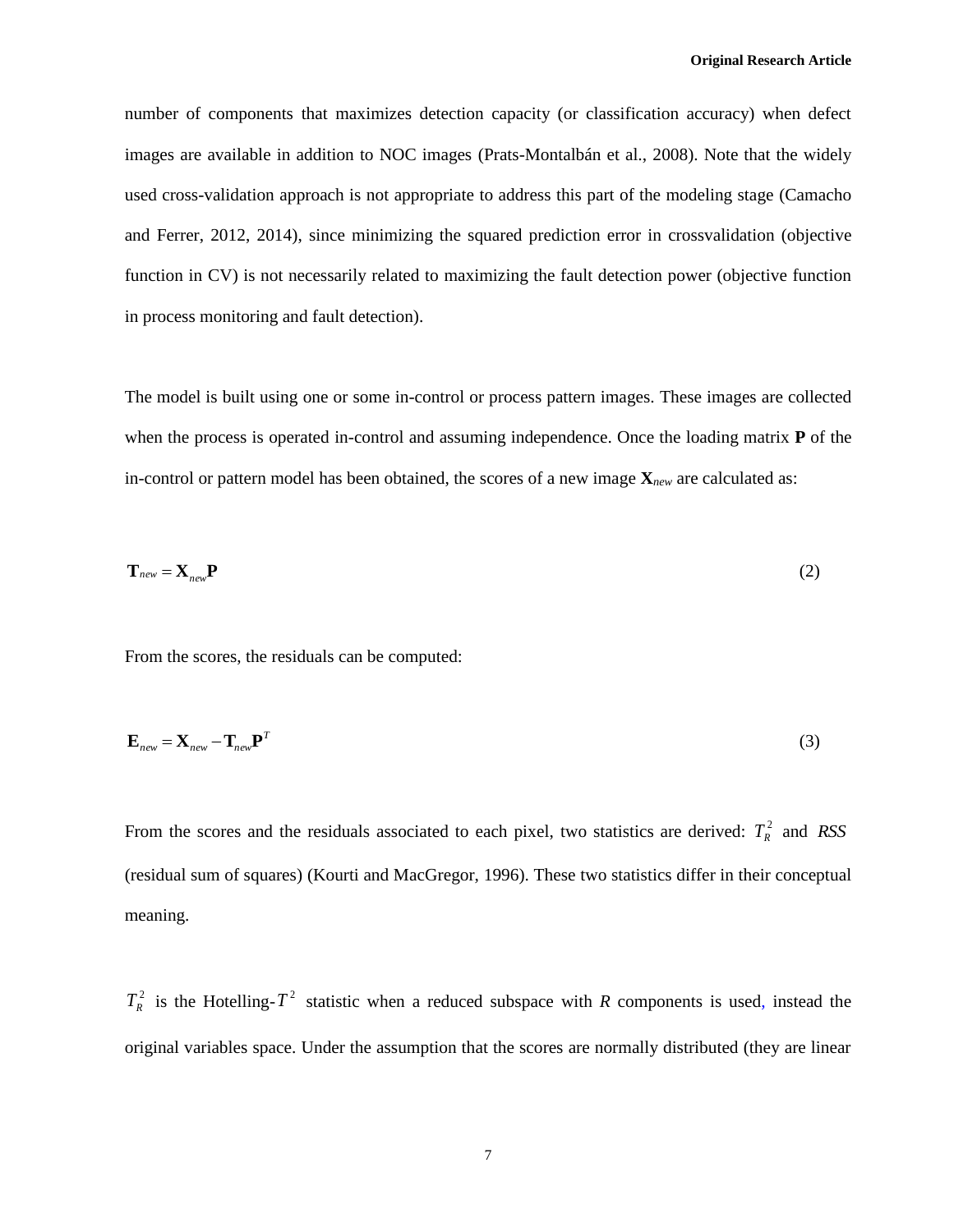combinations of random variables), control limits at significance level (Type I risk)  $\alpha_1$  can be computed using, e.g. Tracy et al. (1992).

The residuals sum of squares  $RSS = e^T e$ , where **e** is the residual vector of a given pixel. Assuming that residuals are normally distributed, several approximations have been proposed for the *RSS* distribution (Ferrer, 2007). In this paper, approximate critical values at significance level  $\alpha_l$  have been calculated following Jackson and Mudholkar (1979).

Values of the  $T_R^2$ -statistic over the control limits indicate that the corresponding pixels present extreme values, even though maintaining the internal correlation structure of the model fitted. On the other hand, *RSS-*statistic values over the control limits are related to pixels that do not behave in the same way as the ones used to create the model, in the sense that correlation structure of the model is broken.

These critical values represent approximate  $(1-\alpha_1)\times 100$  control limits for both statistics. The normality assumptions done are usually quite reasonable because reference models are built from in-control or process pattern images (Nomikos and MacGregor, 1995). This can indeed be verified using normal probability plots and other available tools. Also, when large sets of NOC images are available, as is the case in the first simulation study, one can use reference distributions (if not normal). Anyway, control limits can also be computed from distribution free methods by repeated sampling from the  $T_R^2$  and RSS values of the pixels of the in-control images, as it has been done for further control limits computations presented later.

This way, for each image, it is possible to obtain the percentage of pixels (*p*) that exceed the established  $(1-\alpha_1) \times 100$  control limits for both  $T_R^2$  and *RSS* statistics. These quantities will be referred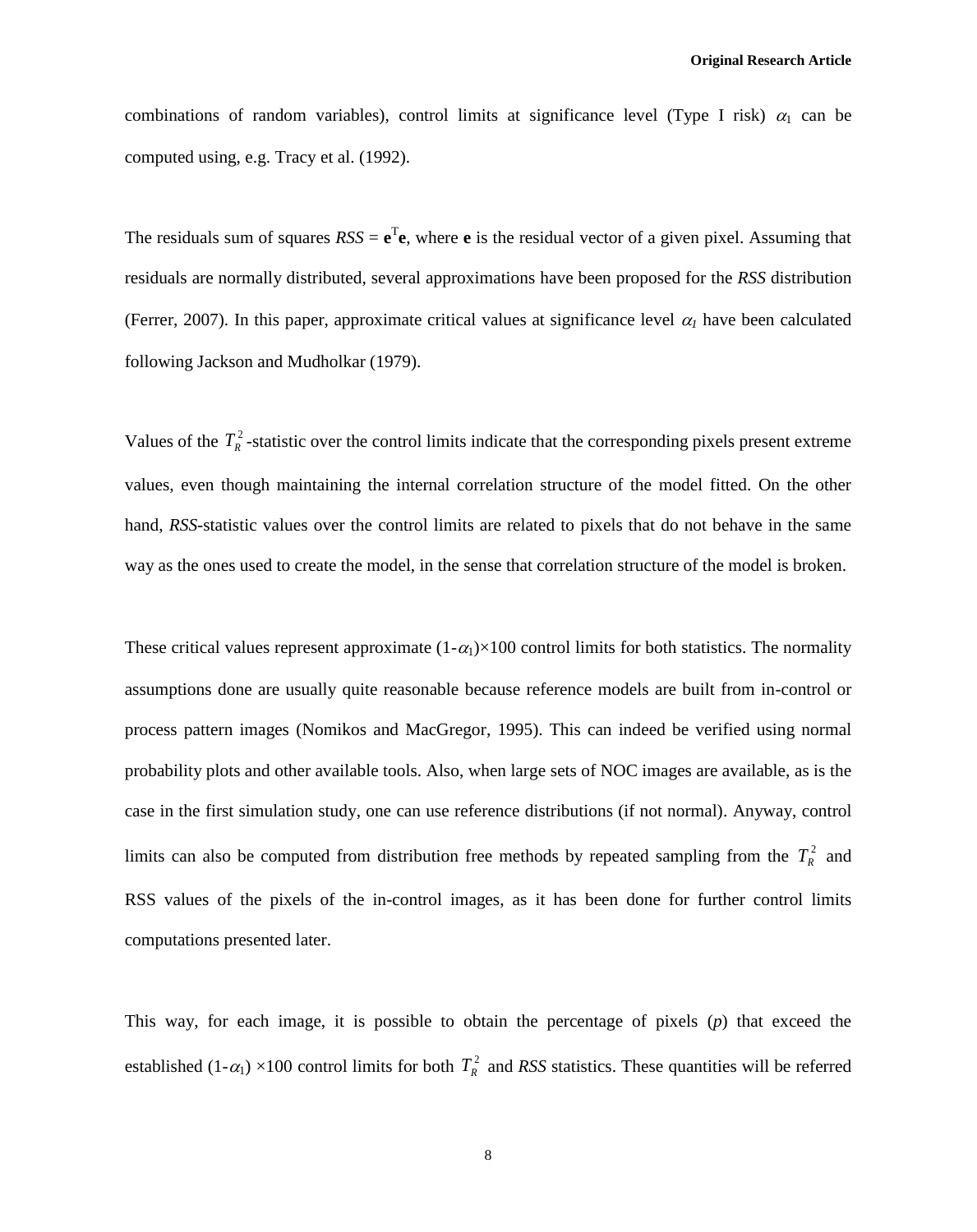as  $p(T_R^2)$  and  $p(RSS)$  values, respectively. Therefore, from a set of in-control images, it is possible to build *p*-based control charts (Montgomery, 2001) for each statistic, yielding the  $p(T_R^2)$  and  $p(RSS)$ charts. This means that a new Type I risk  $\alpha_2$  should be defined. Only  $(1-\alpha_2)\times 100$  upper control limits (threshold percentages) will be defined in both charts to detect special events leading to some abnormal behavior of the process due to changes in normal operating conditions; or the appearance of problems, defects and other special causes of variability in the images taken from the process being monitored. This way, it is possible to minimize, or at least control, the percentage of false positives (*i.e.* NOC images being signaled as defective) of the monitoring process; hence improving the performance of the FPM approach presented in 2007.

# *2.2.2 Phase II (model exploitation): on-line process monitoring*

Once the control charts have been built from in-control images, new images from the process can be monitored on-line. This way, when a new image is projected onto the pattern model, the percentage of pixels beyond the control limits for  $T_R^2$  ( $p(T^2)$ ) and RSS ( $p(RSS)$ ), are determined. If any of these percentages exceeds its corresponding threshold percentage (upper control limits for the  $p(T_R^2)$ ) and *p*(*RSS*) control charts) the new image is considered different from the in-control or pattern images; whereas if these percentages are lower than their respective thresholds, the new image is classified as *fitting the model* (in-control). This is why this scheme will be named as *percentage-based fit to a pattern model* approach (PFPM).

This approach is useful in the case of classification issues. However, there are scenarios where we are not only interested in classifying the whole image as belonging to one specific class, but also in detecting and isolating those pixels associated with any non-established defect type. This isolation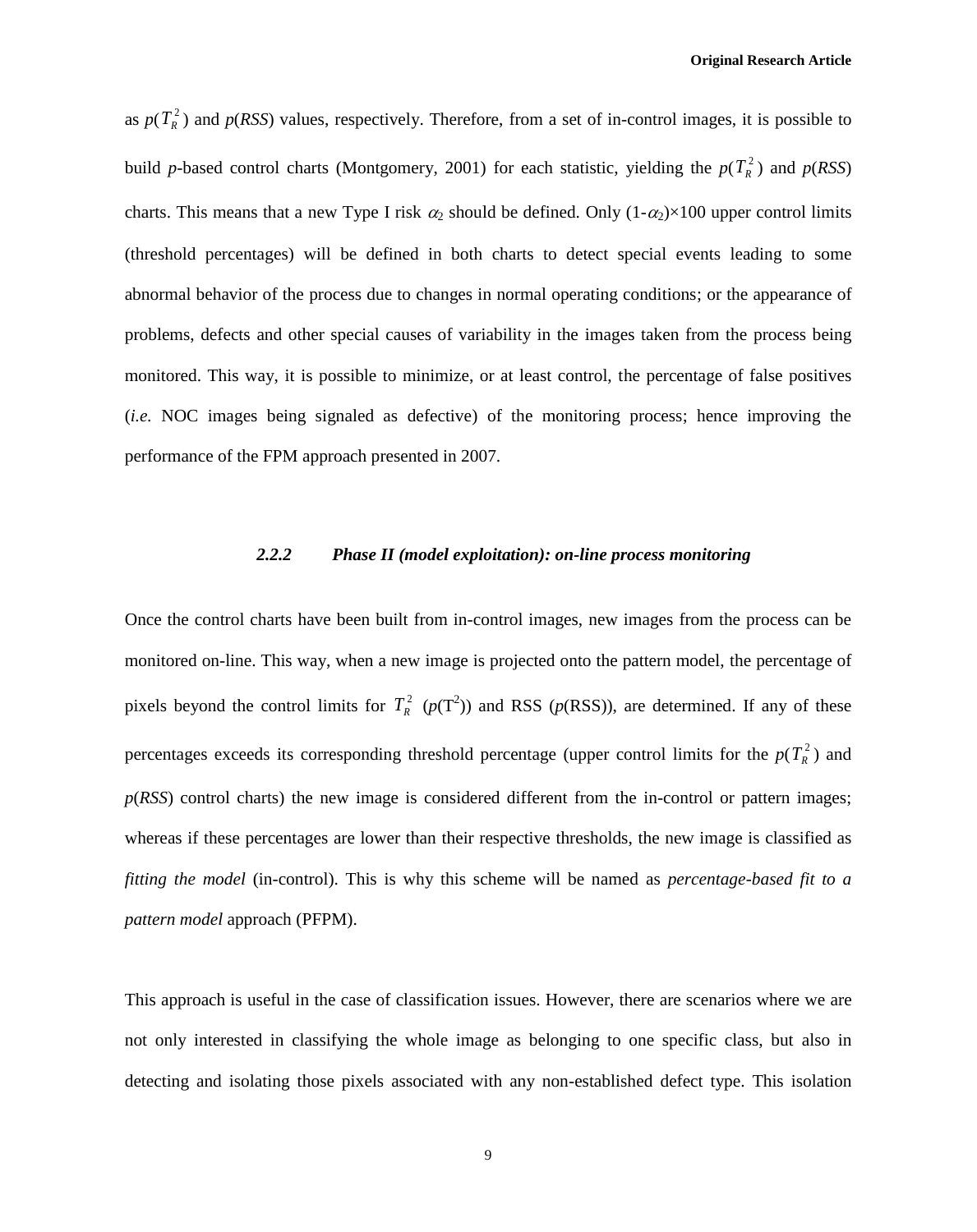(defect localization) does not only depend on the percentage of pixels, but also their location and spatial distribution in the image.

This second goal (defect localization) can be fulfilled by using the so-called  $T^2$  (for simplicity instead of 2 *TR* ) and *RSS* images (Prats-Montalbán, 2005); which have been used in a wide variety of examples (Prats-Montalbán and Ferrer, 2007; Prats-Montalbán et al., 2011; López et al. 2006; Lopez-García et al., 2010; Liang et al., 2009; or Kruse et al., 2014) . These pictures are built by simply locating the original positions of those pixels in the image whose  $T_R^2$  and *RSS* values are beyond their established control limits. Because only the abnormal pixels are displayed, one can easily detect and isolate those areas in the image linked to possible defects.

The drawback is that, in some cases, when the defect is very small or of very slight color grade, it might happen that, when the  $p(T_R^2)$  and  $p(RSS)$  of an image would not exceed the threshold percentages established for their respective control charts, the defect would not be displayed (although detected if located in the  $T^2$  and RSS images). However, these cases are by concept related to unimportant defects, so the approach seems sensible.

Summarizing, the sequential steps for the monitoring procedure proposed is:

Phase I:

- 1. Select one or several in-control (pattern) images and build the textural matrix **X**.
- 2. Fit a PCA model on **X**.
- 3. Calculate the corresponding scores and residuals for all the pixels.
- 4. Calculate the  $T_R^2$  and *RSS* statistics for all the pixels.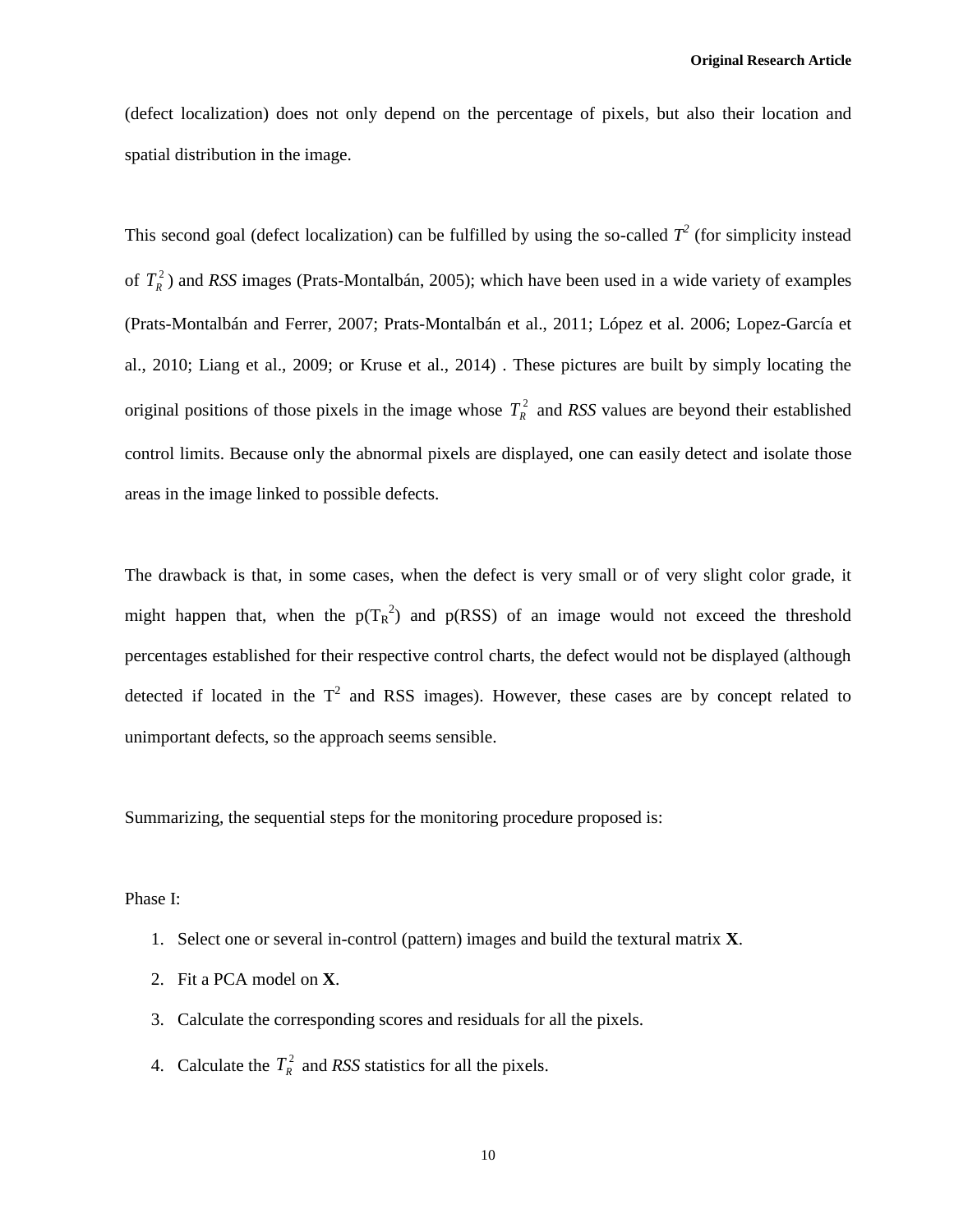- 5. Determine the critical values (upper control limits) for  $T_R^2$  and RSS statistics, at some confidence level  $(1-\alpha_1)\times 100$ .
- 6. Project a set of in-control images onto the built PCA model; compute for each of them the percentage of pixels beyond the control limits for  $T_R^2$  and RSS statistics:  $p(T_R^2)$  and  $p(RSS)$ ; and build the  $p(T_R^2)$  and  $p(RSS)$  control charts with  $(1-\alpha_2) \times 100$  upper control limits (threshold percentages).

#### Phase II:

- 7. Project a new image onto the reference in-control PCA model of step 1.
- 8. Calculate the scores and residuals, and their corresponding  $T_R^2$  and *RSS* values for all the pixels of the new image.
- 9. Compute for the new image the percentage of pixels beyond the control limits for  $T_R^2$  and RSS statistics:  $p(T_R^2)$  and  $p(RSS)$ ; and plot these values in their corresponding  $p(T_R^2)$  and  $p(RSS)$ control charts.
- 10. When the percentage of pixels for either the  $T_R^2$  or RSS exceeds the corresponding control limits, display the  $T^2$  and RSS images by locating into their original coordinates in the new image the  $T_R^2$  and RSS values of those pixels surpassing the control limits for  $T_R^2$  and RSS statistics, respectively.

This approach holds important practical advantages that make it suitable for on-line implementation. First, it is capable of dealing with any kind of unpredictable defect. These types of defects are inherent to the production processes for most products. Second, only few in-control or pattern sample images are enough to build the in-control model. This is a desirable feature in flexible production environments characterized by producing low amounts of highly diverse products. Finally, the approach does not require high computational cost, which makes it suitable for real-time requirements.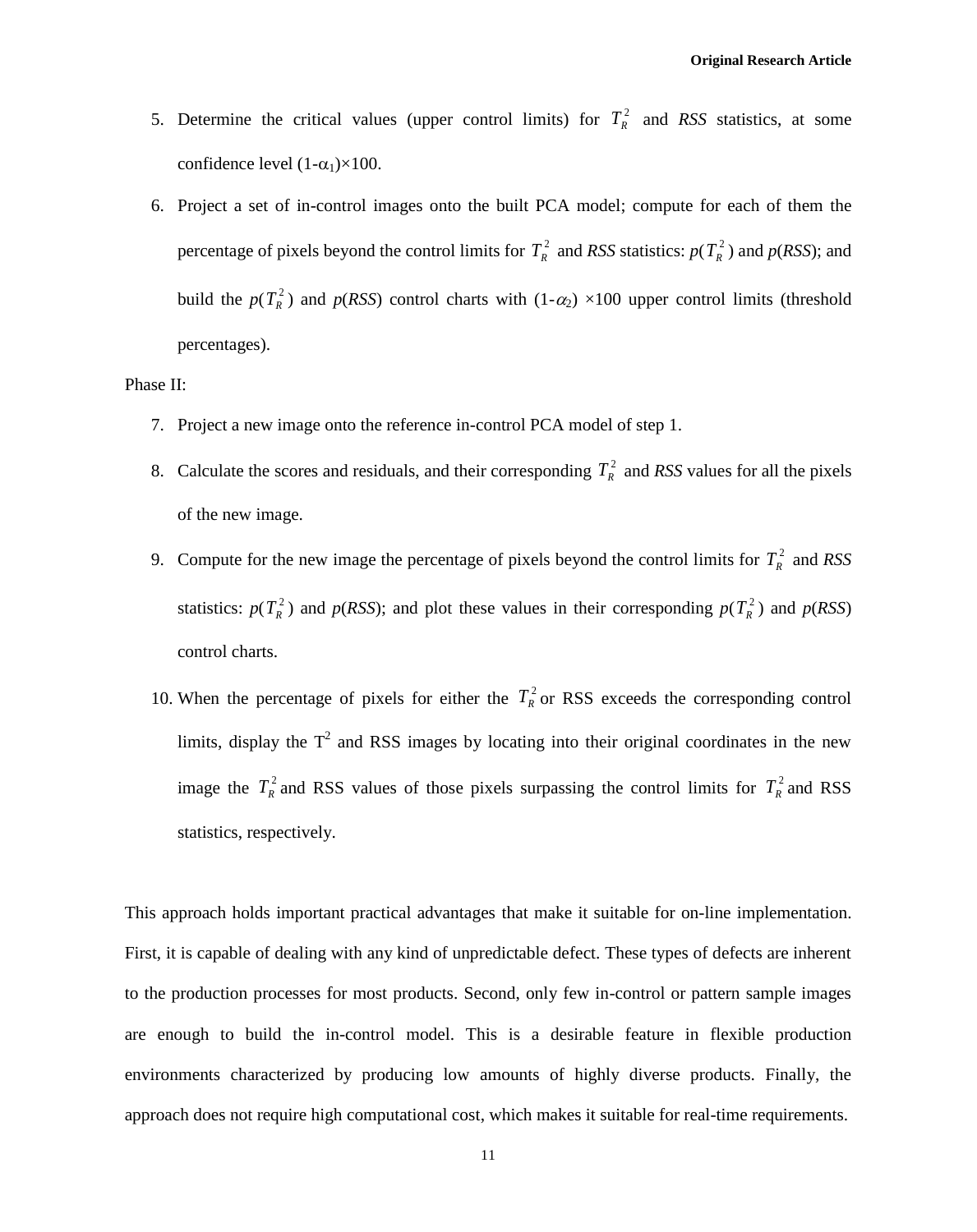# **2.3 COMPETING APPROACH**

In order to validate the proposed methodology, its statistical performance in terms of average run length (ARL) has been compared to a competing approach based on Liu & MacGregor's (LMcG) (Liu and MacGregor, 2006). This approach has been selected because it is also a MIA-based technique, and the only one to our knowledge that uses control charts for detecting the defective images and image location graphs for identifying any type of defect. In the original paper, this approach consists of two steps. First it applies morphological operations for defect detection that might be present in the images; afterwards performing a discrete wavelet transform (DWT) decomposition (Walczak, 2000) for characterizing the images once the defective ones detected in the previous step have been removed from the process.

Wavelets can be considered as one of the state-of-the-art tools in image texture analysis. They are pairs of filters that transform the images into a new representation by splitting their features at different resolution scales, yielding the so-called approximation and detail images; while maintaining the textural structure of the analyzed images. This way, they constitute a multiscale representation of the image that can be used to analyze the texture present in an image at different scales. When dealing with digital images, the discrete wavelet transform (DWT) is usually applied. In this paper, the Daubechies 4 wavelet (Daubechies, 1988) has been used due to its computational simplicity (Porter and Canagarajah, 1997) and good localization properties (Van der Wouwer, 1998). Nevertheless, it is possible to optimize the selection of the wavelet family and their settings (filter length, decomposition level, etc.), as proposed by Prats-Montalbán, Cocchi and Ferrer (2014).

12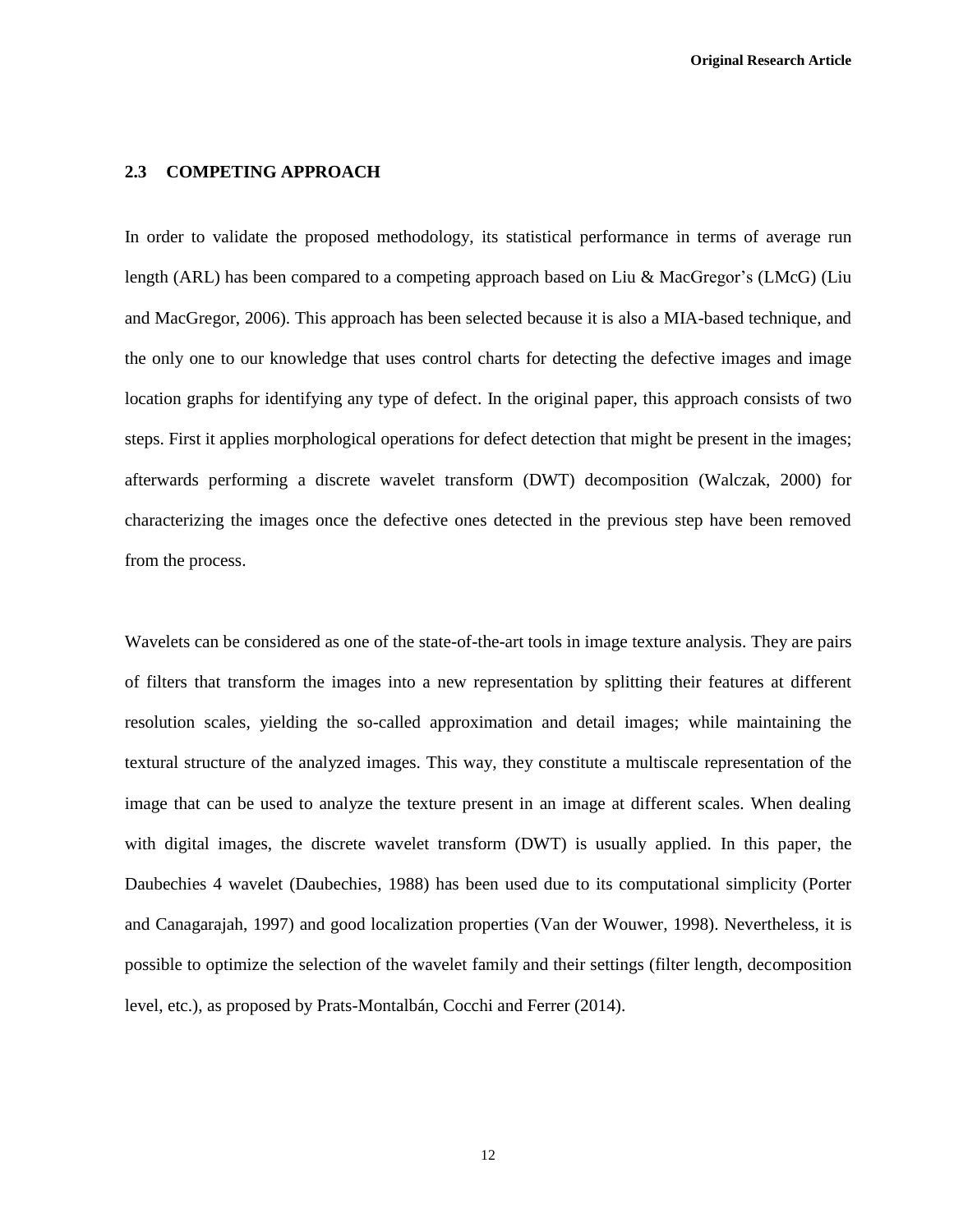In this study we have inverted the order of the steps of LMcG approach, because our goal is not to monitor the aesthetic quality property of the final product, but defect detection (monitoring and location of the defect). Hence, first the DWT decomposition is carried out for image feature characterization and the variances (*i.e.* energies) of the different horizontal, vertical and diagonal detail images and of the last scale approximation image are computed, from one up to four scales. Then, a PCA model from the features extracted is built on a set of NOC images, and the  $T_R^2$  and RSS (1- $\alpha$ )×100 control limits, computed by resampling methods, are worked out. Second, when projecting any new image onto the PCA model, whenever either of its corresponding  $T_R^2$  or RSS statistics exceeds their respective control limits, a morphological operation is applied in order to detect the potential abnormal behavior (*i.e.* defect) in the image.

# **3 RESULTS**

#### **3.1 Comparison study**

The types of images to be analyzed have been simulated so we can control to which extent they are damaged, which are the characteristics of the defects (number of defects and injury grade), and where they are located. The images were of size 512×512, compressed with DWT one level to 256×256 due to computational restrictions. One example of a NOC simulated image and a real steel plate image is presented in Figure 2, so it is possible to appreciate the similarities between them.

# [INSERT FIG. 2 ABOUT HERE]

We have simulated two different types of defects, spots and scratches, with different levels in their injury grade. Since one goal is to analyze the ability of the two methodologies to detect any defect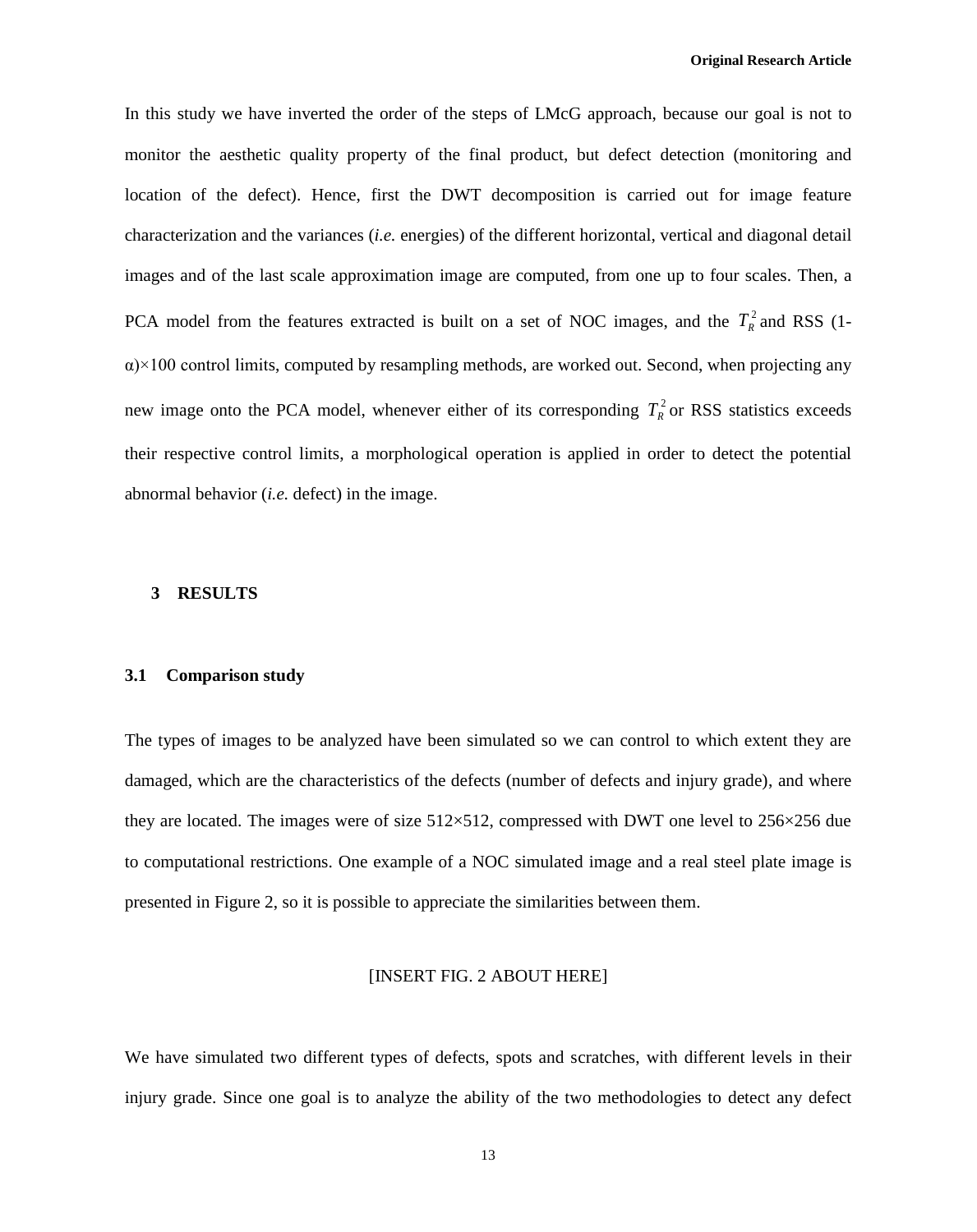present in an image, by using either the Hotelling  $T^2$  or RSS statistics, a design of experiments (DoE) was developed for each of the two types of defects analyzed.

Regarding the spots defects, a 30 run  $(3\times5\times2)$  full factorial design was performed using as factors:

- Level of the defect, obtained as a range from 1 to 3 times the standard deviation in steps of 1 (3) levels)
- Area of the defect, ranging from  $10x10$  to  $50x50$  pixels<sup>2</sup> in steps of 10 (5 levels).
- Approach: Percentage-based Fit to a Pattern Model (PFPM) or Liu&MacGregor's (LMcG) (2 levels).

For the scratches defect, a 720 run  $(6 \times 5 \times 2 \times 6 \times 2)$  full factorial design was performed:

- Number of scratches (NrSc): from 1 to 26 in steps of 5 (6 levels)
- Length of the scratch: from 10 to 50 pixels in steps of 10 (5 levels)
- Width of the scratch: two or four pixels (2 levels)
- Level of the defect, obtained as a range from 0.5 to 3 times the standard deviation in intervals of .5 (6 levels)
- Approach: Percentage-based Fit to a Pattern Model (PFPM) or Liu&MacGregor's (LMcG) (2 levels)

# *3.1.1 Phase I: model building*

One remarkable difference between the proposed approach and Liu and MacGregor's (LMcG) approach is that whereas in the former one or some images are required for building the PCA model, in the latter some set of NOC images are required (25 images in this study). This is due to the fact that the proposed approach works within the image domain, so the model is built with as many pixels as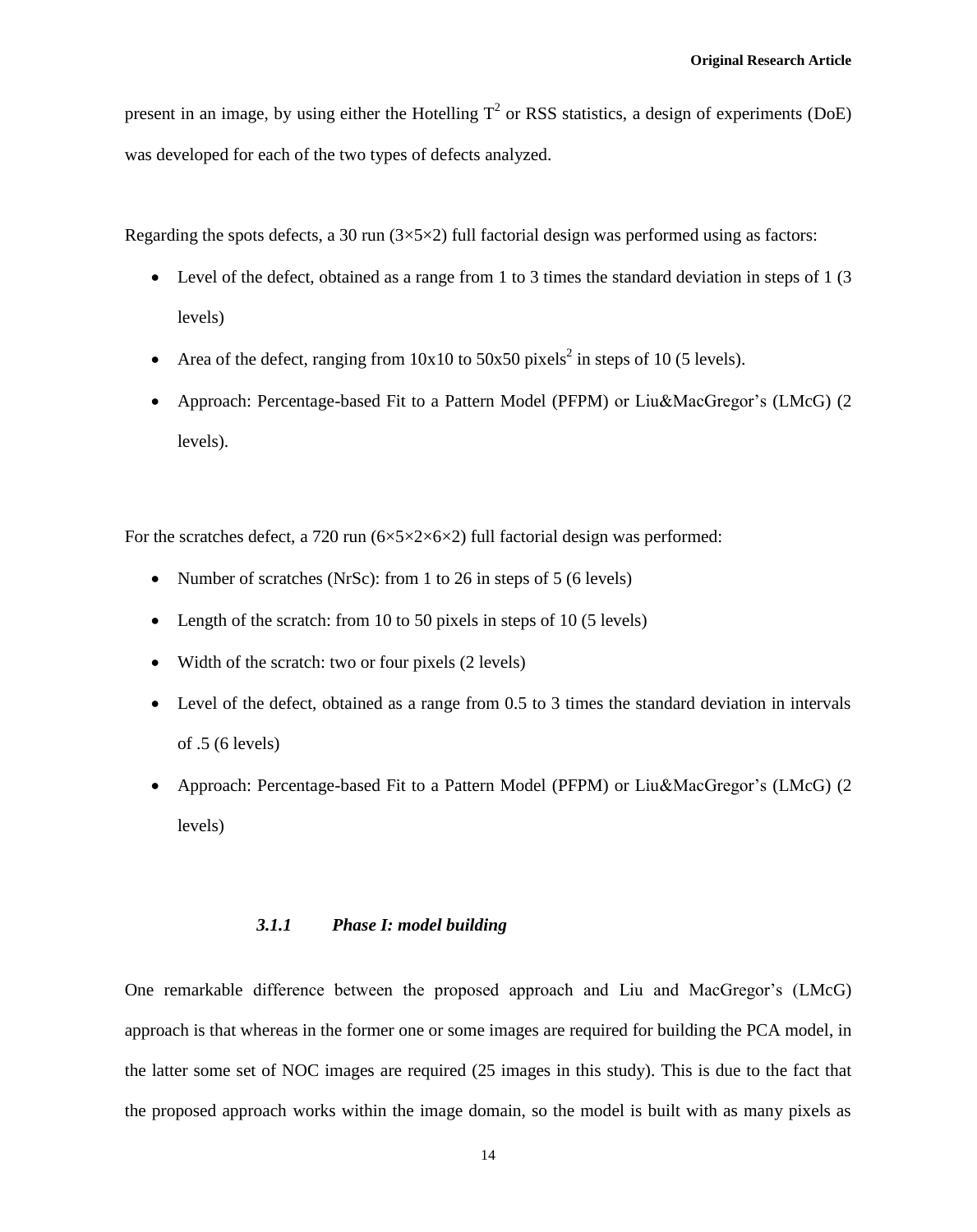the image is formed by. In this work, because these pixels come from a simulated NOC image, they can be assumed to join a considerable set of representative samples for our PCA model. In other cases, depending of the process and images characteristics, using more than one NOC image would be a preferable choice, in order to deal with the NOC variation. From the PCA model, the computation of new  $(1-\alpha_2)\times 100$  control limits for the percentage of pixels exceeding the  $(1-\alpha_1)\times 100$  control limits (steps 2 to 5) is carried out by projecting a set of in-control images as explained in step 6.

In our case, from one NOC image, the  $T_R^2$  and RSS control limits were computed using Tracy et al.'s and Jackson-Mudholkar formulas, respectively, for a Type I risk  $\alpha_1=0.01$ . Afterwards, from a set of 10000 new NOC images, the  $p(T_R^2)$  and  $p(RSS)$  control limits for a Type I risk  $\alpha_2$ =0.0027, related to an in-control average run length (ARL<sub>0</sub>) of 370, were computed by calculating the 99.73% percentile of the sample statistical distributions ( $UCL^{\alpha_2}$ ) =  $(T_p^2)$ α  $UCL^{\alpha_2}_{\frac{p(T_R^2)}{2}} = 1.07\%$  and  $UCL^{\alpha_2}_{\frac{p(RSS)}{2}} =$ (RSS) α  $UCL_{p(RSS)}^{\alpha_2} = 1.31\%$ , respectively). Similar results (not shown) were obtained assuming normality.

In order to check whether these values provided reasonable in-control ARL's of about 370, a bootstrap resampling procedure (Efron, 1979; Efron and Tibshirani, 1986) was performed in a similar way as in González and Sánchez (2008). From the 10000 NOC images, we computed 2000 in-control run lengths (RL's), obtaining the in-control ARL for these 2000 values. This procedure was repeated 2000 times in a bootstrap simulation (Seppala *et al.*, 1995), hence obtaining a 2000 sample distribution of the in-control ARL. This procedure was performed for both PFPM and LMcG approaches, for each of the two statistics analyzed.

For the proposed procedure, the 95% uncertainty intervals of the in-control ARL sampling distribution were [368.02-402.14] for  $p(T_R^2)$  and [367.73-401.68] for  $p(RSS)$ . This way, the values used as  $p(T_R^2)$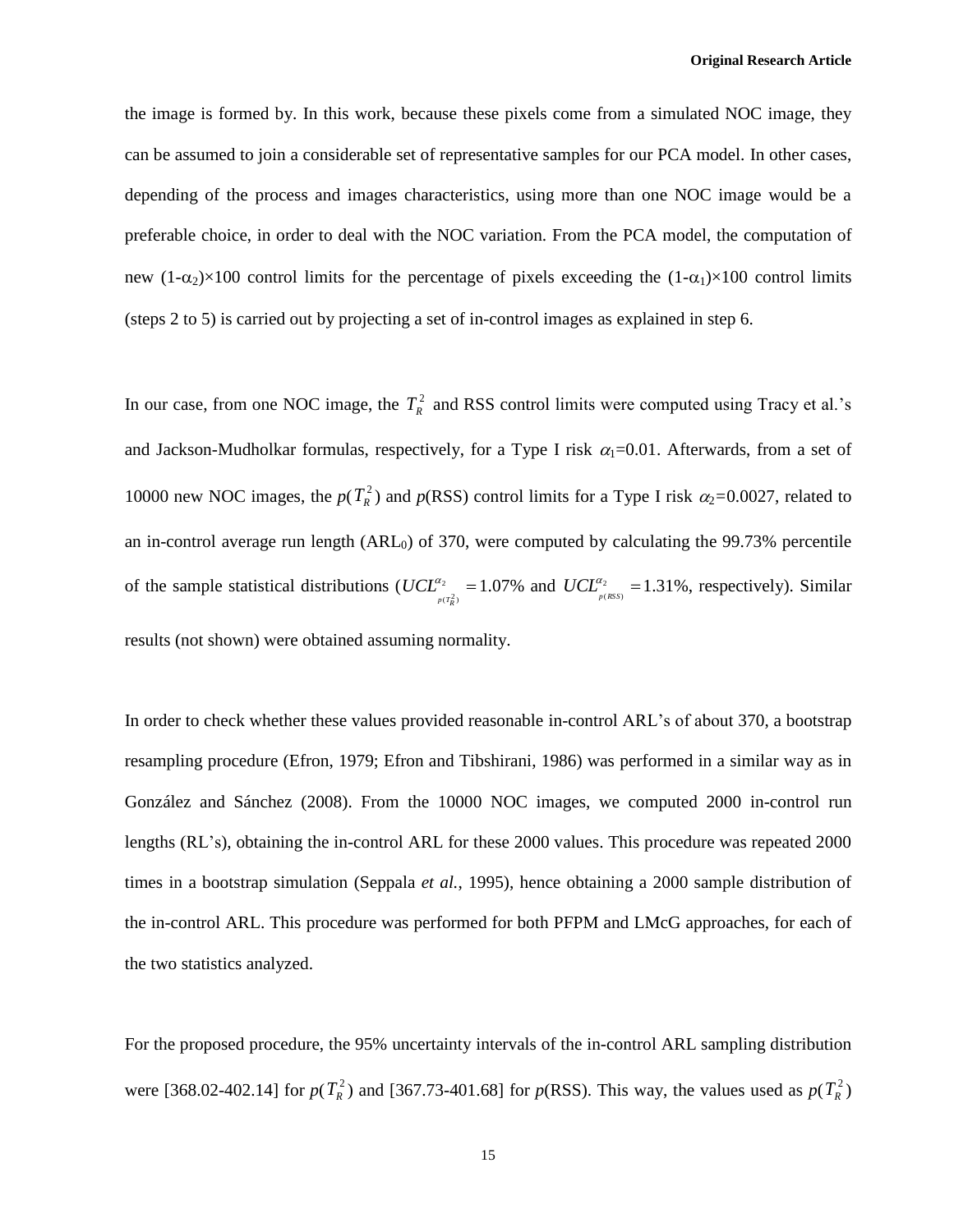and *p*(RSS) limits were assumed to be valid. Corresponding results were found for LMcG methodology: 95% uncertainty intervals [354.10-386.84] for  $T<sub>R</sub><sup>2</sup>$ , and [355.84-387.65] for RSS.

#### *3.1.2 Phase II: model exploitation*

Once all the control limits were tuned to the same in-control ARL=370, simulations for both types of defects (spots and scratches) following the DoE already commented were developed. Monte Carlo (Metropolis and Ulam, 1949) distributions of the RL's were obtained in the following way.

For each treatment (defect characteristics), a set of 10000 images was generated. These images where projected with replacement onto the PCA models built in Phase I. For PFPM, this projection was repeated until one image presented a value above the upper control limits for both  $p(T_R^2)$  and  $p(RSS)$ control charts. This procedure was repeated 2000 times, generating a RL distribution for each DoE treatment from where the average of the log run length (AlogRL) was computed. For LMcG approach, an analogous procedure was followed, using the  $T_R^2$  and RSS values of each projected image as the statistic to be compared to the control limits established. For these types of simulated images, and for the two types of simulated defects (spots and scratches), RSS statistic outperforms  $T_R^2$ , so only the results from the former are presented.

#### **Spots**

Table 1 presents the ANOVA results for the RSS statistic. Area and Level factors and their interactions with Method are statistically significant (p-value<0.05). On average, both methodologies provide similar AlogRL for detecting spots in the images. The differences between both methodologies rely on the way the AlogRL's evolve with the size of the area, and the degree of the defect (measured in terms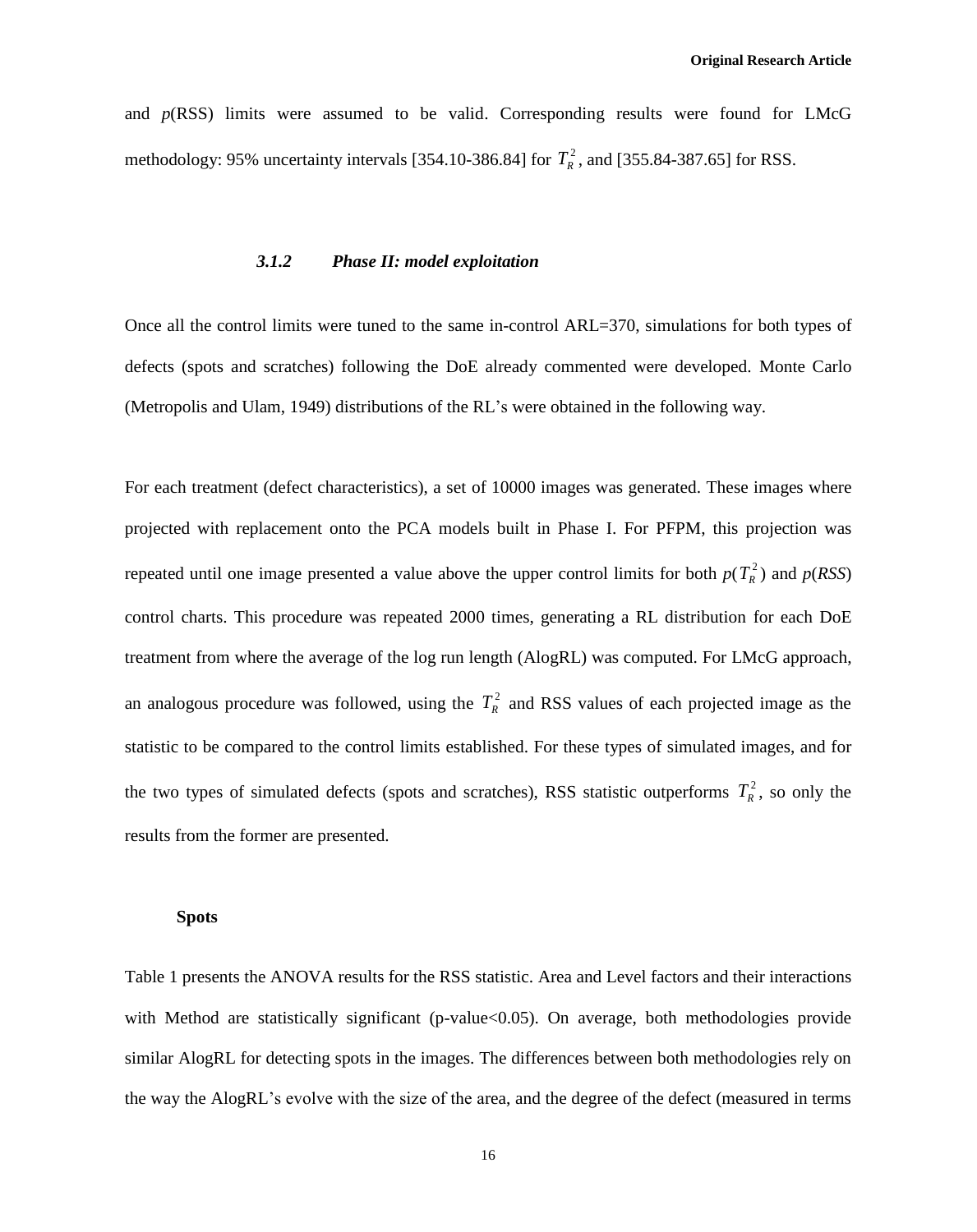of standard deviations). Fig. 3 a) and b) displays 95% least significance difference (LSD) intervals for Method *vs* Area, and Method *vs* Level interactions, respectively. These figures show that PFPM is more sensitive to the size of the defect while LMcG is more sensitive to the level of the defect.

These two behaviors are related to the abnormalities the methods are trying to detect. PFPM is focused on detecting a percentage of pixels above the established limits. Thus, it is more sensitive to an increase in the percentage of defective pixels rather than to an increase in the level of the defect in the pixel, which may be or not surpassing the established limits.

# [INSERT TABLE 1 ABOUT HERE]

On the other hand, LMcG approach is related to the energy (variance) gathered by each wavelet detail image. These images only detect changes in intensity of the pixel, i.e. the border (perimeter) of the defects. An increment in the area of the defect yields a small increment in the perimeter of the defect. This may explain why AlogRL of LMcG is not seriously affected by an increment in the area of the defect (Fig. 3 a). This way, for this approach it is more important (in average for all the areas) to have a high change in the intensity that would lead to a high detail pixel value, hence a high variance (detail images have zero mean); rather than a larger perimeter with low change, which does not end in such high variance. This means that, in general, LMcG is more influenced by the value of the pixel (related to **standard deviations**) in the border than by the percentage of pixels (related to **area**), since the higher the value is, the more it influences the variance.

#### [INSERT FIG. 3 ABOUT HERE]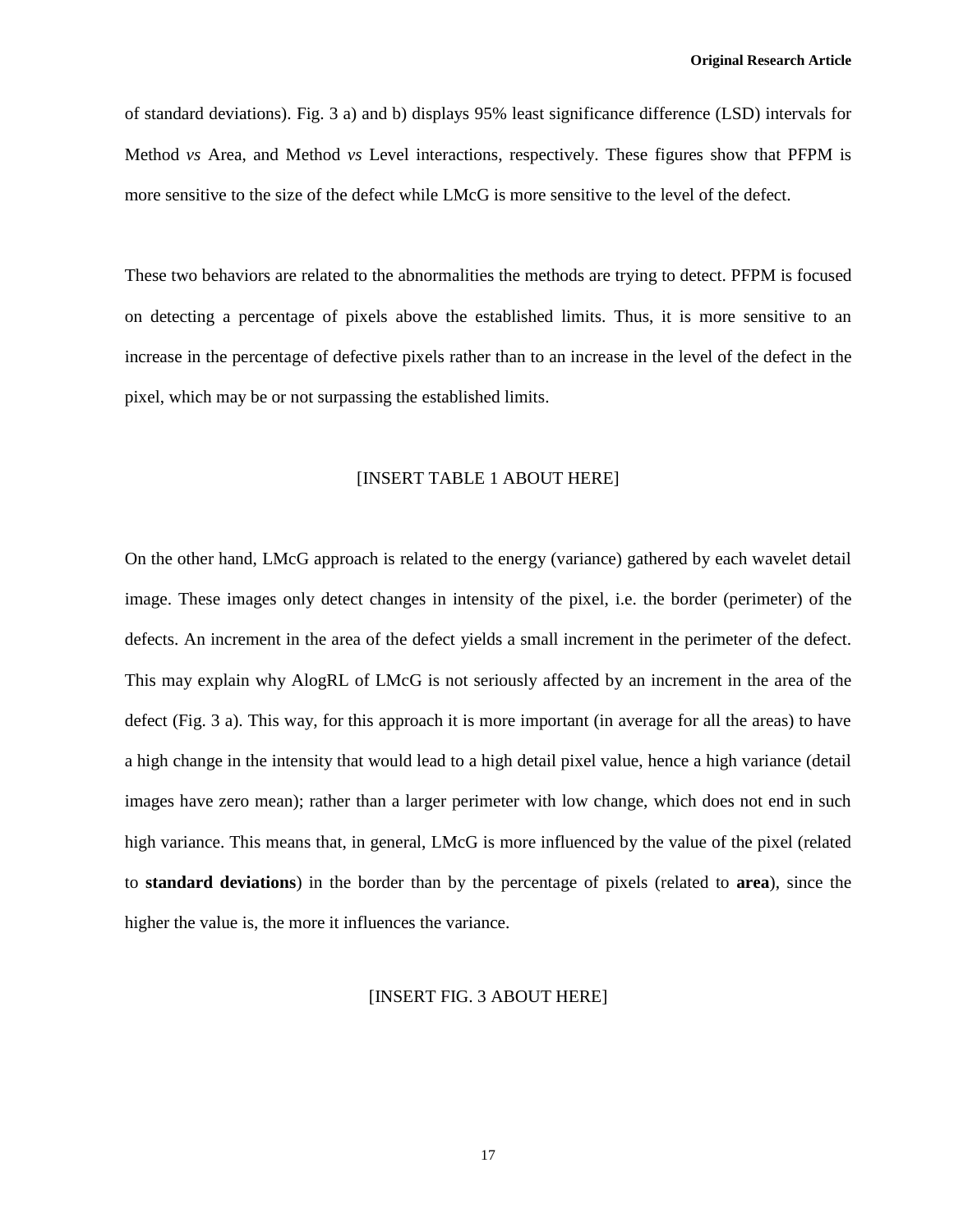#### **Scratches**

ANOVA results for the RSS statistic are shown in Table 2. In this case all factors and all interactions with Method are statistically significant (p-value  $0.05$ ). Figure 4 shows 95% LSD intervals for the interaction of the Method with the other factors.

#### [INSERT TABLE 2 ABOUT HERE]

For the scratches defect, there is no inner area, since a scratch is just like a border. So basically, both PFPM and LMcG are extracting information from the same pixels. As shown in Figure 4, PFPM approach uniformly outperforms LMcG approach.

Summarizing, for spots defects, the approach selection depends on the size of the areas (PFPM for bigger areas, LMcG for smaller) and their intensity level (PFPM for lower intensities, LMcG for higher); while for scratches defects, it is better to use PFPM approach.

### [INSERT FIG. 4 ABOUT HERE]

Finally, the reader must be aware that these results are obtained for the type of images and defects simulated, as commented before. For other type of images and defects, results might be different, requiring new studies.

#### **3.2 Application on some defective images**

Once the comparison between the detection stages has been performed for the two methodologies, the next step involves analyzing the visual aspect of the defects location step. Hence, the location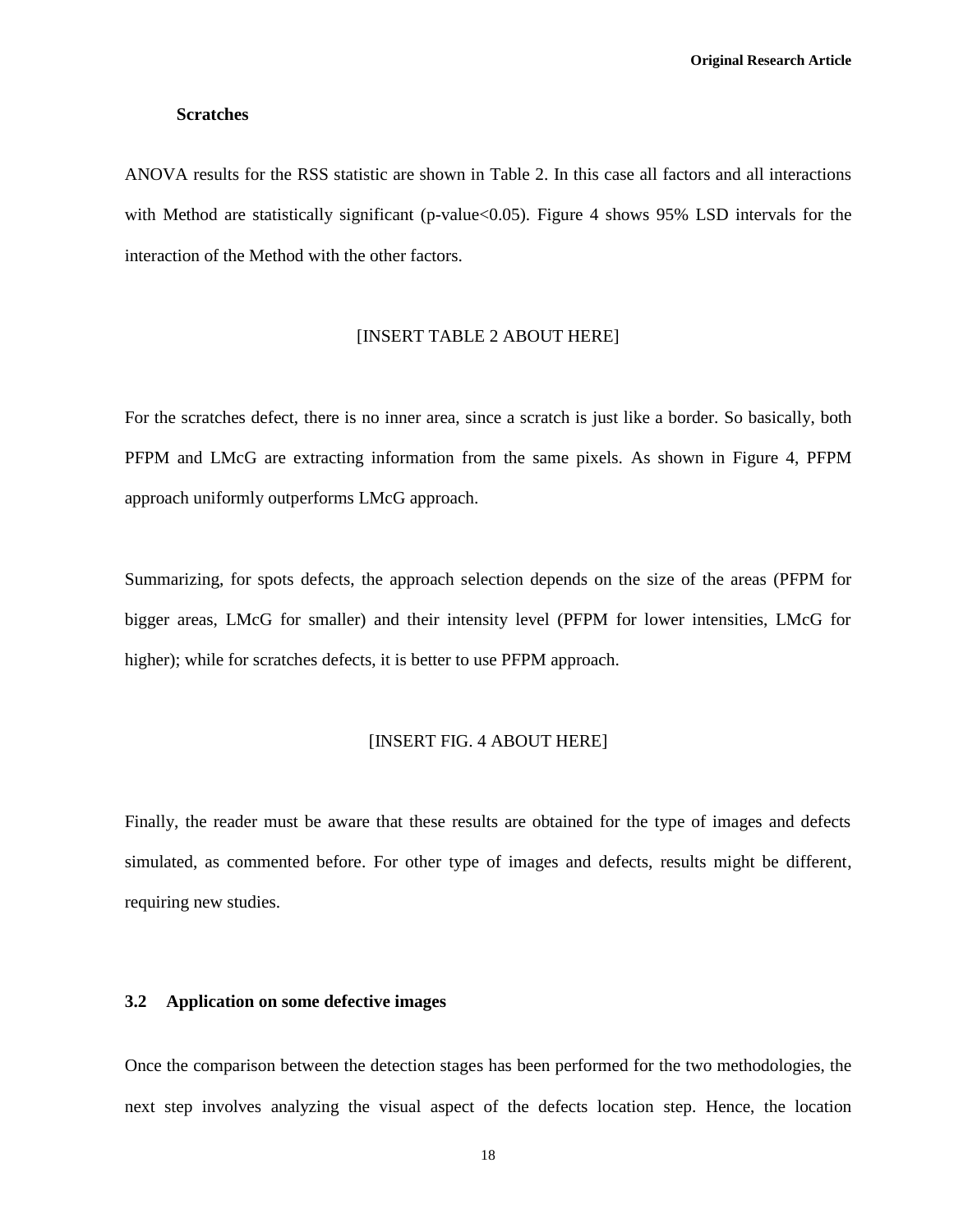procedure of each methodology is first introduced. Afterwards, three representative examples from the defects analyzed are presented and commented.

Regarding the proposed PFPM approach, it must be remembered that it provides a combined detection-location framework based on a multilevel control charting that, using the same primary features (i.e. percentage of pixels beyond the limits), is able to:

- First, detect whenever a new image has a percentage of pixels beyond the maximum admitted for some  $(1-\alpha_2)\times100$  control limit, as in any typical unilateral univariate statistical control chart.
- Second, display the  $T^2$  and RSS images by locating into their original coordinates in the new image the  $T_R^2$  and RSS values of those pixels surpassing the control limits for  $T_R^2$  and RSS statistics, respectively; hence unveiling the shape of the defect detected, no matter its position and form.

However, LMcG needs for a further additional image analysis technique for locating any defect previously detected by the wavelet feature extraction-based MSPC system. LMcG proposes to use mathematical morphology (Haralick et al., 1987; Serra, 1988) basic operators: dilation and erosion. These are used for finding the location in an image of some feature of interest or defect, by trying to identify in the image the pattern of the defect by a priori known shapes called structuring elements. If a feature or defect disappears after several applications of one of these operations, it is considered as noise and should be ignored. Otherwise, it will remain in the image. Moreover, the morphological operation applied needs for some manually selected thresholding that is not needed in the PFPM approach, because the latter applies well established  $(1-\alpha_2) \times 100$  statistical control limits.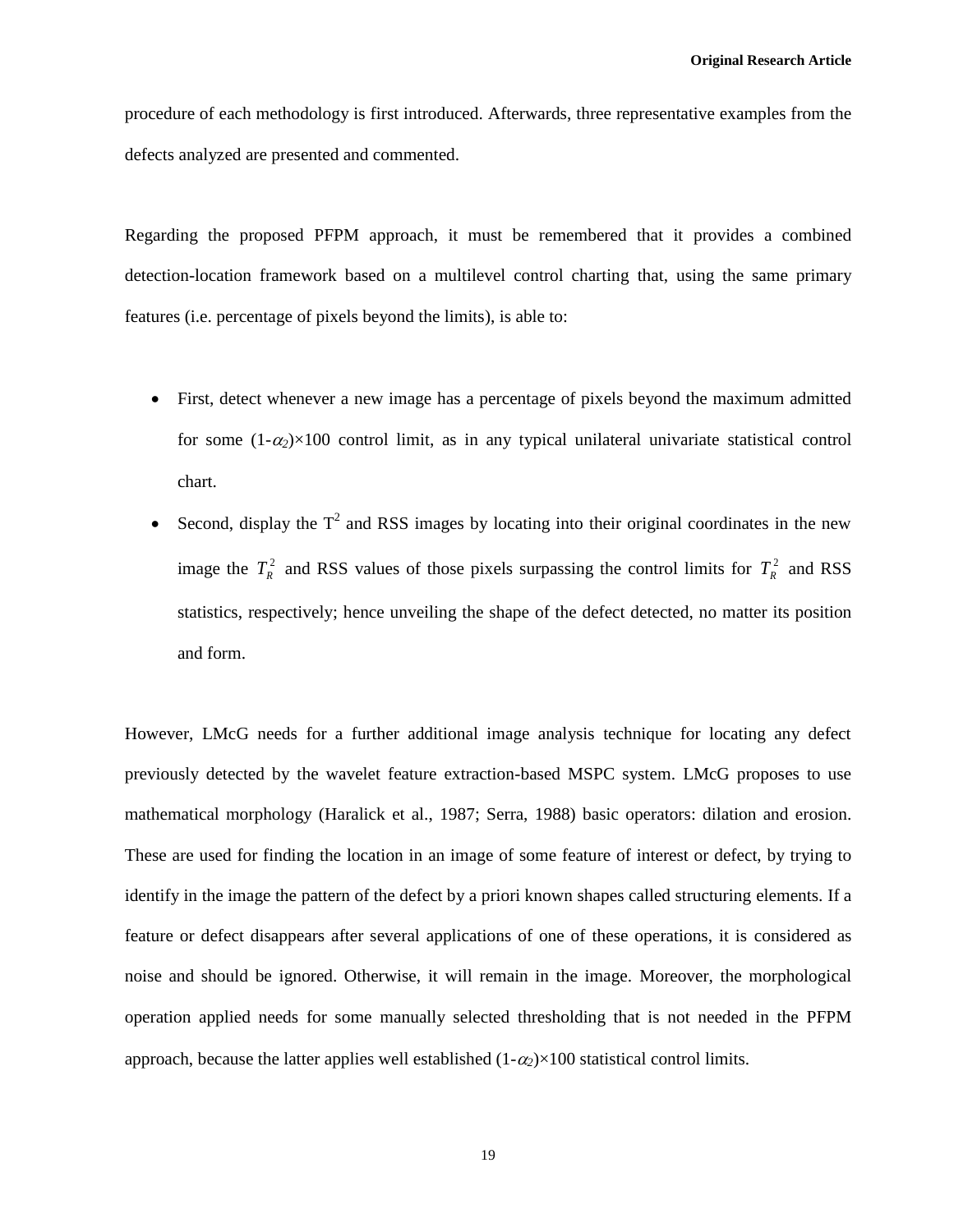Figure 5 (left) shows an example of an image with a defect related to a spot of dimensions 30×30 pixels<sup>2</sup>, consisting of an increment in the intensity of the affected pixels of one standard deviation. In this case the defect has been only detected by the RSS statistic for the percentage of pixels beyond the limits (1.63% *vs* the 1.31% established control limit) of the PFPM approach; i.e. not by LMcG approach nor by the  $T_R^2$  statistic of the PFPM approach. Fig. 5 (middle) shows the corresponding RSS image, which correctly locates the defect.

# [INSERT FIG. 5 ABOUT HERE]

On the other hand, for LMcG approach, using a square-based structuring element similar to the simulated defect that we want to locate, the result is shown in Fig. 5 (right). Note that, not only it has not been detected by LMcG approach, but also the image is noisier than the one obtained by the proposed PFPM approach.

The second example shown in Figure 6 (left) is related to scratches defect. Fig. 6 (middle) shows that the location performed by the RSS image is really good, and slightly better than that achieved by morphological operations (Fig. 6 (right)). Furthermore, in accordance with the simulation study results, it has only been detected by PFPM approach.

#### [INSERT FIG. 6 ABOUT HERE]

Nevertheless, when the degree of the defect is low, PFPM performs better than LMcG not only in terms of detection, but also in locating and visualizing the defects. This can be observed in the third example shown in Figure 7, where the original image (Fig. 7 (left)) has five very slight scratches to be detected. PFPM approach is able to detect the faulty image and also to correctly locate the scratches, as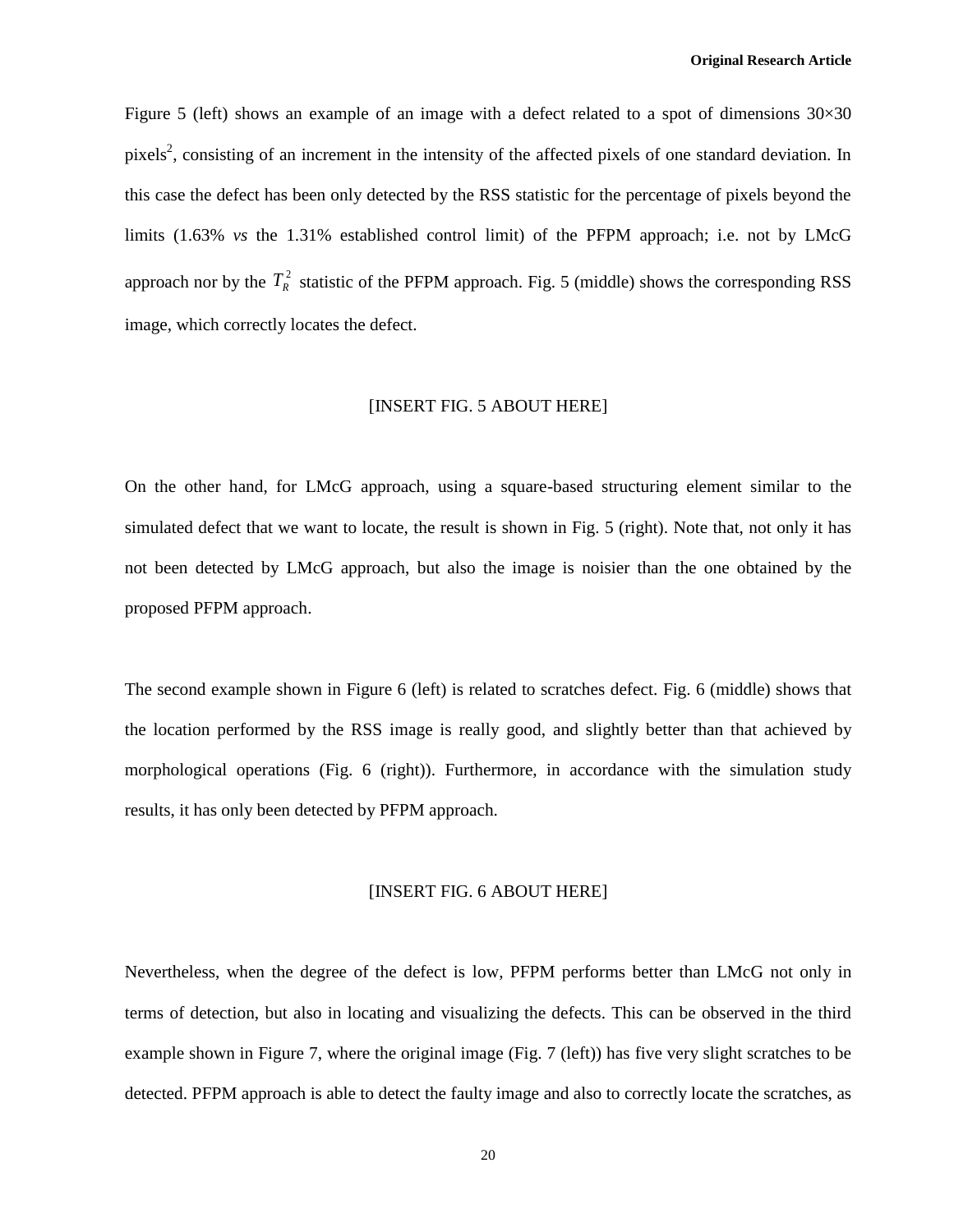shown in RSS image (Fig. 7 (middle)). In this case, nor the detection or the location can be achieved by LMcG approach.

# [INSERT FIG. 7 ABOUT HERE]

# **4 APPLICATION ON A REAL IMAGE DATA SET**

This last section deals with the application of both methodologies on a real data set. It consists of 66 clover images (300×300 pixels), 30 related to healthy leaves (i.e. NOC), plus 36 related to ozone affected leaves, kindly provided by the Norwegian University of Life Sciences (Dept. of Mathematic Sciences and Technology). Figure 8 shows an example of a healthy clover leaf (a), and an example of an ozone affected clover leaf (b). In order to deal with the average color differences between both healthy and ozone affected leaves, different prior pre-processings have been applied, such as wavelet based background elimination (by eliminating some deep scale A smoothed image), subtraction of the minimum value from each color band, or no pre-processing; afterwards selecting the one providing the best results for each approach at hand.

### [INSERT FIG. 8 ABOUT HERE]

#### **4.1 PFPM approach**

From the 30 healthy leaves, 5 were randomly selected in order to build the PCA model for the PFPM approach, following Phase I steps 1 to 6. This way, the corresponding  $(1-\alpha_1)$  and  $(1-\alpha_2)$  control limits for  $T_R^2$  and RSS were computed Afterwards, the 36 ozone affected images were projected onto the model, obtaining the images with a percentage of pixels over the  $(1-\alpha_1)$  control limit over the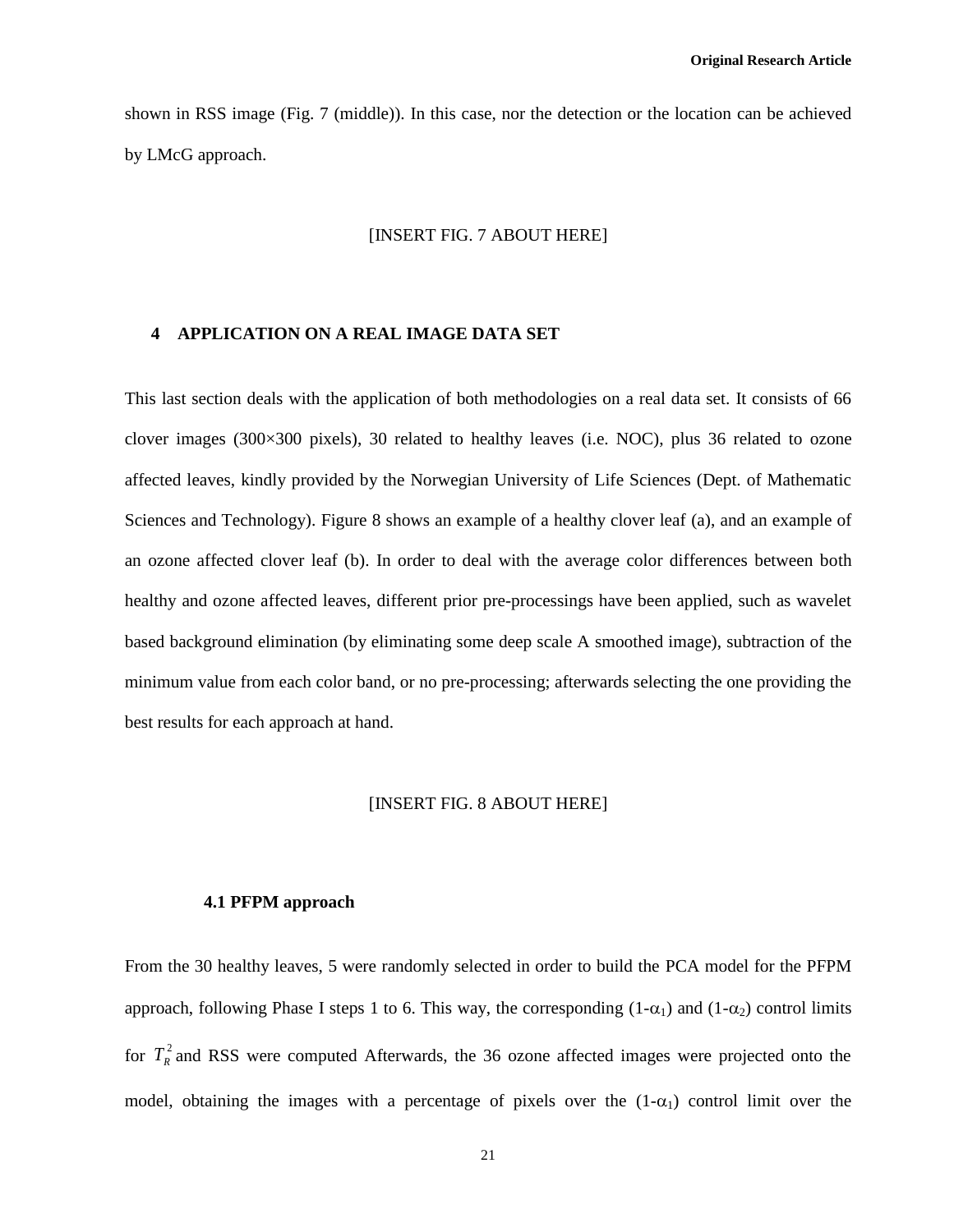maximum permitted by the (1- $\alpha_2$ ) control limit. Figure 9 shows the control charts for  $T_R^2$  and RSS statistic.

# [INSERT FIG. 9 ABOUT HERE]

As can be seen, in this case, it was the  $T_R^2$  statistic the one providing the best detection results, in comparison with the ones obtained from the simulated images, which strengths the idea that image analysis is problem dependent. Figure 10 provides the results for the  $20<sup>th</sup>$  image projected onto the PCA model. It seems that the detection performed by the  $T_R^2$  statistic is even better than that performed by the expert manually (Mask). In general, the results provided tend to overestimate (30 out of the 36 images projected) the percentages determined manually, although in many cases the difference is not big, and can be due to subjective criteria. In those cases where differences are big (6 out of the 36), possible reasons are: on one hand, the fact that we are dealing with natural images with big variations between them that cannot complete handled by the models (unless being tricky during the calibration process, which could lead to overfitting and bad validation results on different validation datasets). On the other hand, the images come from not completely flat surfaces, which may produce some illumination problems, hence false detections for the problem at hand. It must be noted that in this case the best pre-processing was subtracting the minimum value at each color band prior to further modeling. However, in all cases, even for that not signaled by the  $(1-\alpha_2)$  control limit, the localization of the defects has been successful.

# [INSERT FIG. 10 ABOUT HERE]

#### **4.2 LMcG approach**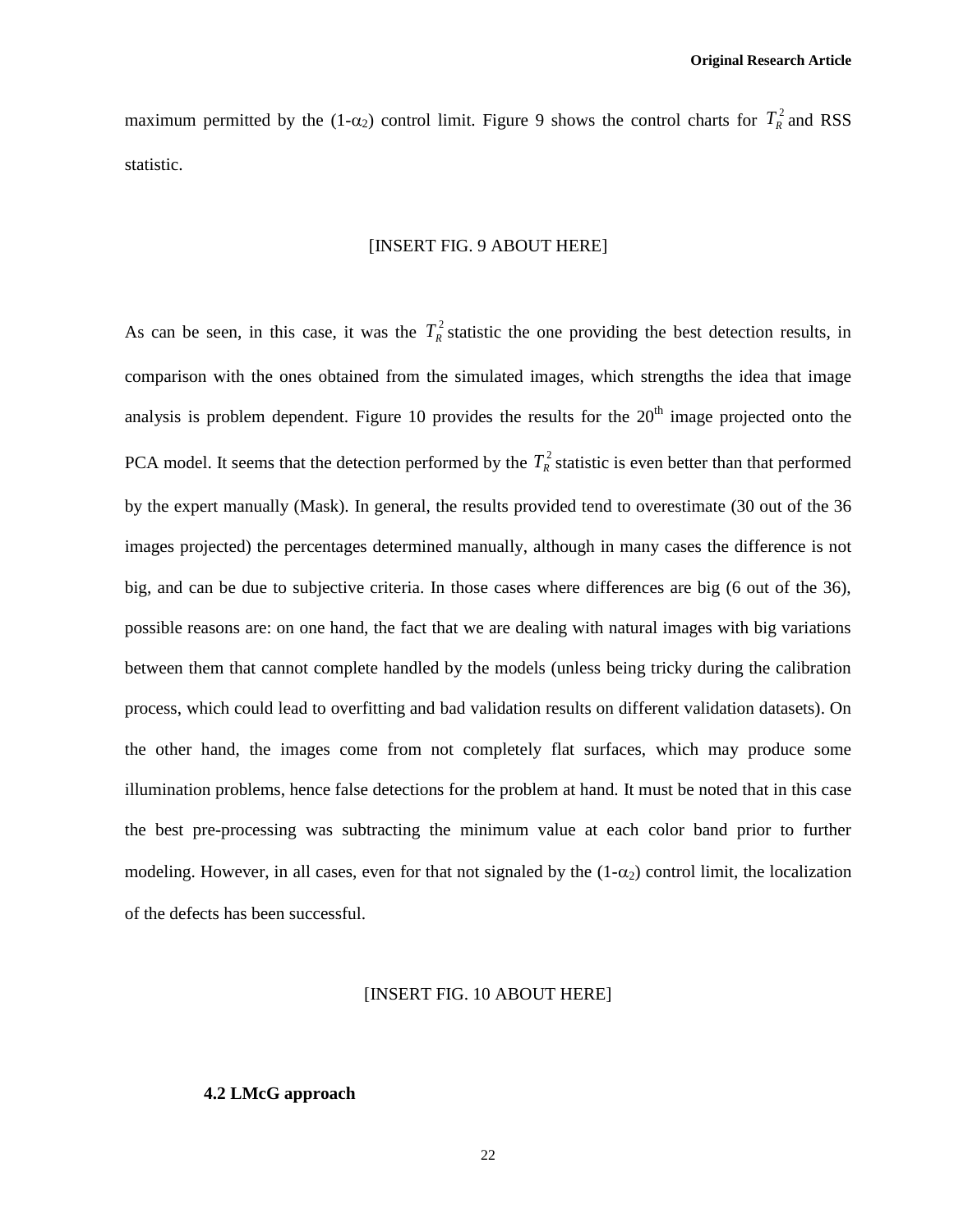For the Liu & MacGregor approach, since we had only 30 healthy images, in order to have a better distribution of the  $T^2$  and RSS values for the calibration data set, we generated a free distribution of the  $T_R^2$  and RSS values by resampling of 25 images, creating a PCA model and projecting the 30 images whole data set. This procedure was repeated 20 times, therefore generating a 600 values vector for each statistic. Afterwards obtaining the  $(1-\alpha_2)$  control limit from these vectors (there is no  $(1-\alpha_1)$ ) control limit in this case), and looking for the number of PC's that maximize the detection capability of the approach (either for the  $T_R^2$  or RSS), the 36 defective images were projected onto the PCA model built on the 30 NOC images.

In this case, the control charts for both  $T_R^2$  and RSS statistics (Fig. 11) show that 30 images are signaled by the RSS statistic, which is the best for the LMcG approach, using the wavelet-based background elimination. Once the images have been signaled, the following step is to apply the morphological operations. Fig. 12 shows the corresponding results for image 34, which has been signaled out by the LMcG approach.

# [INSERT FIG. 11 ABOUT HERE]

# [INSERT FIG. 12 ABOUT HERE]

This way, also in this case the PFPM provides slightly better results than LMcG approach, which in this case tends to underestimate (10 out of the 30 detected) the number of pixels affected by the defect (ozone).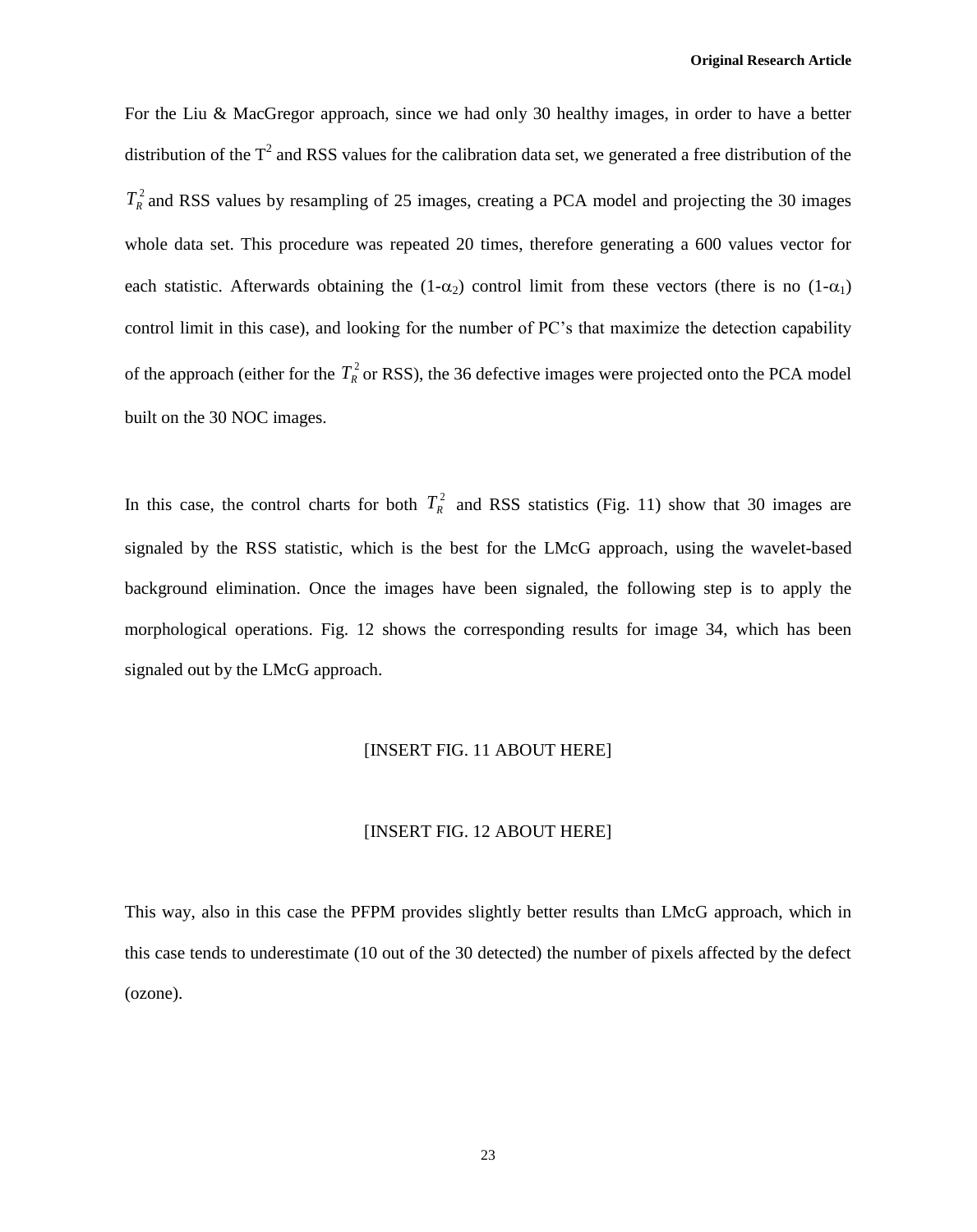#### **5 CONCLUSIONS**

A monitoring scheme based on Multivariate Image Analysis (MIA), Percentage-based Fit to a Pattern Model (PFPM), has been developed for controlling the adequacy of new images to some in-control images, and locating and isolating any kind of defect. The *p*-charts and  $T^2$  and RSS images related to the PFPM approach have performed well when applied on steel plate simulated images, providing an efficient integral tool for monitoring processes where visual inspection is a critical task, such as those related to ceramics, metal surfaces, artificial stone plates, etc.

The proposed methodology has been compared in an intensive study with the one proposed by Liu and MacGregor (2006). Results show that the proposed methodology obtains similar results for spots defects, whereas for scratches defects the proposed methodology performs better; for the type of images analyzed.

The benefits of PFPM is not only in terms of the ARL, but also in being able to directly relate the spatially located defects to the detection made by the SPC system. Thus, these located defects can be directly pointed out as being responsible for the out of control signal in the detection first stage. This way, the proposed methodology reaches the two searched goals (detection and location) by using just one technique, instead of having to apply further additional techniques.

The proposed methodology has been illustrated on grey-level images. However, as shown in the application to real leaves images, when other types of features are related to the process and quality attributes (e.g. color, spectral features, and combinations of spectral and textural features), the monitoring scheme can be applied equally well, just using color and texture, multispectral or even hyperspectral wavelengths for building the NOC PCA model.

24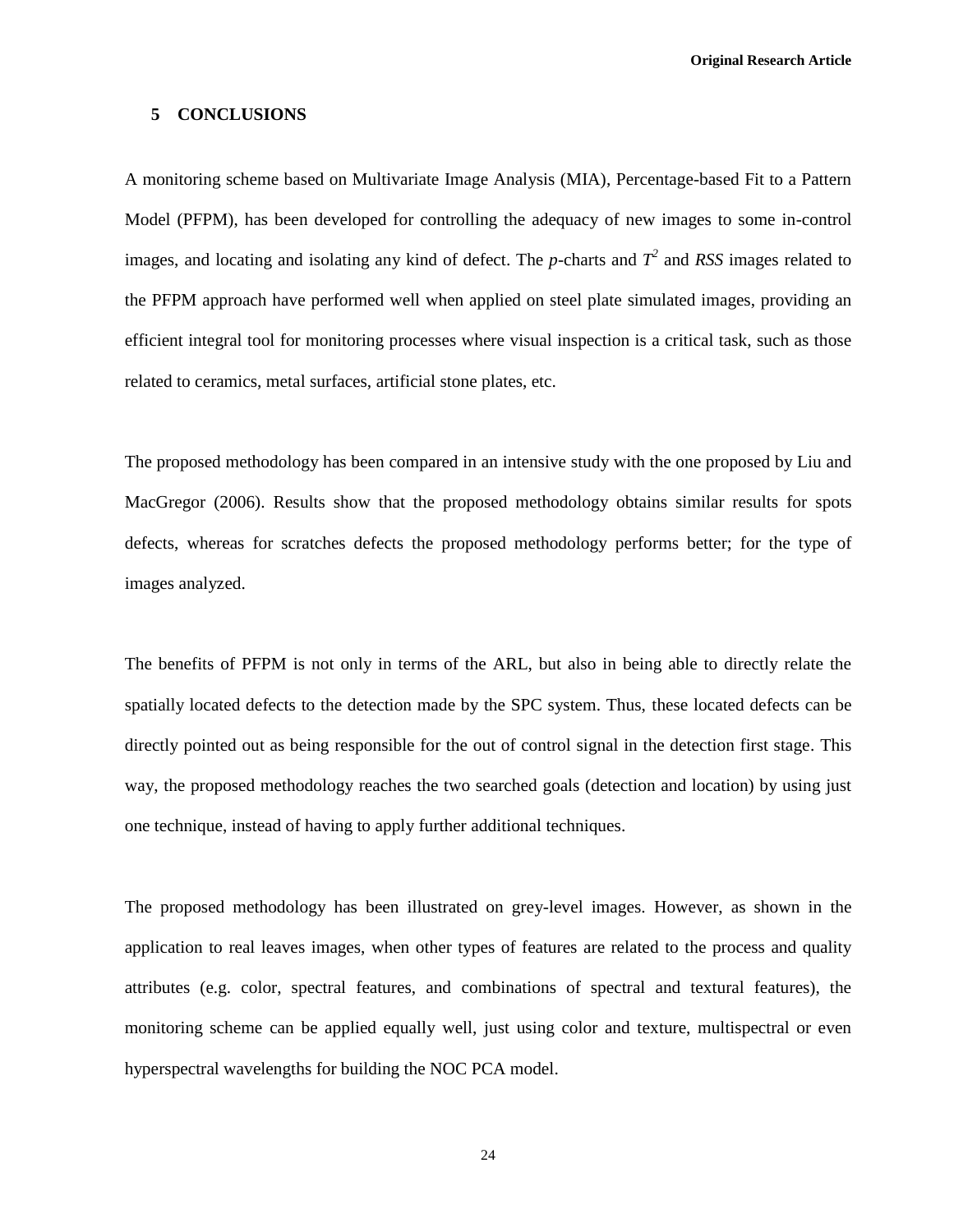# **ACKNOWLEDGEMENTS**

The authors want to thank Ole Mathis Kruse and Prof. Cecilia Futsaether, from the Norwegian University of Life Sciences (Dept. of Mathematic Sciences and Technology), for providing the real image data set. This research work was partially supported by the Spanish Ministry of Economy and Competitiveness under the project DPI 2011- 28112-C04-02.

#### **REFERENCES**

Bharati, M. H., and MacGregor J.F. (1998). Multivariate Image Analysis for process monitoring and control. *Ind. Eng. Chem. Res.*, 37, 4715-4724.

Bharati, M.H, and MacGregor J.F. (2000). Texture analysis of images using Principal Component Analysis. *SPIE/Photonics Conference on Process Imaging for Automatic Control*, Boston, MA. 27-37.

Bharati, M. H. (2002). *Multivariate Image Analysis and Regression for Industrial Process Monitoring and Product Quality Control, Ph.D. Thesis*, McMaster Univesity, Hamilton (Ontario), Canada.

Bharati, M.H., MacGregor, J.F., and Tropper W. (2003). Softwood Lumber Grading through On-line Multivariate Image Analysis Techniques. *Ind. Eng. Chem. Res.*, 42, 5345-5353.

Bharati, M.H., Liu, J.J., and MacGregor, J.F. (2004). Image texture analysis: methods and comparisons. *Chemom. Intell. Lab. Syst.*, 72, 57-71.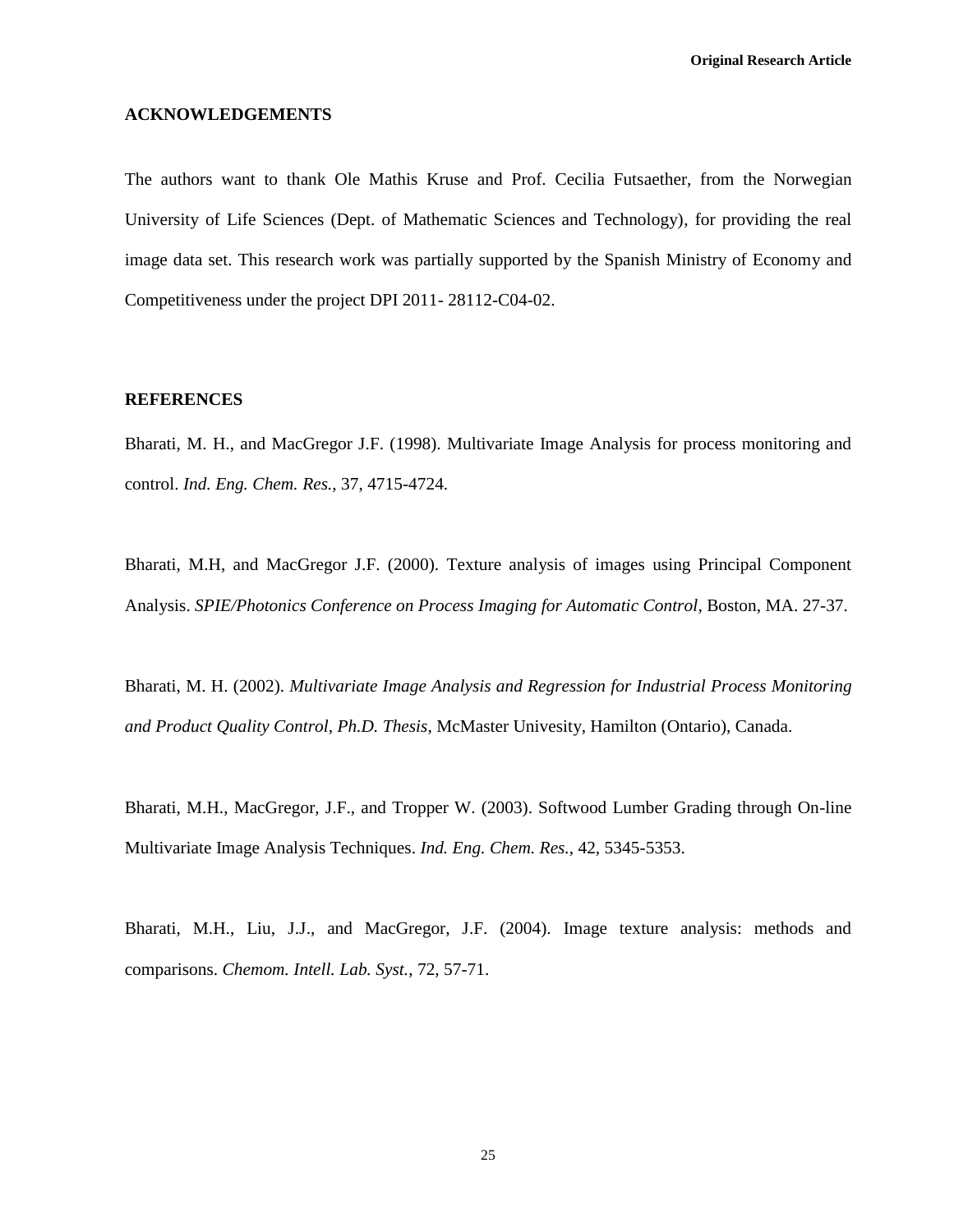Boukouvalas, C., DeNatale, F., DeToni, G., Kittler, J., Marik, R., Mirmehdi, M., and Petrou, M. (1998). Automatic system for surface inspection and sorting of tiles. *J. Mater. Process. Technol.,* 82, 179-188.

Camacho, J. and Ferrer, A. (2012) Cross-validation in PCA models with the element wise k-fold (ekf) algorithm: Theoretical aspects. *J. Chemometr.*, 26 (7), 361-373.

Camacho, J. and Ferrer, A. (2014) Cross-validation in PCA models with the element wise k-fold (ekf) algorithm: Practical aspects. *Chemom. Intell. Lab. Syst.*, 131, 37-50.

Cardin, M., MacGregor, J.F., Miletic, I.P., Bruwer, M.J. (2011) Image-Based Endpoint Carbon Prediction for a Basic Oxygen Furnace. *Iron Steel Technol.,* 8 (11); 79-85.

Daubechies, I. (1988). Orthonormal Bases of Compactly Supported Wavelets. *Commun. Pure Appl. Math.*, 41, 909-996.

Duchesne, C., Liu, J.J. and MacGregor, J.F. (2012). Multivariate image analysis in the process industries: A review. *Chemom. Intell. Lab. Syst.,* 117(1), 116-128.

Efron, B. (1979). Bootstrap Methods: Another look at the jackknife. *Ann. Stat.,* 7, 1-26.

Efron, B., and Tibshirani, R. (1986). Bootstrap methods for standard errors, confidence intervals, and other measures of statistical accuracy. *Stat. Sci.,* 1(1), 54-77.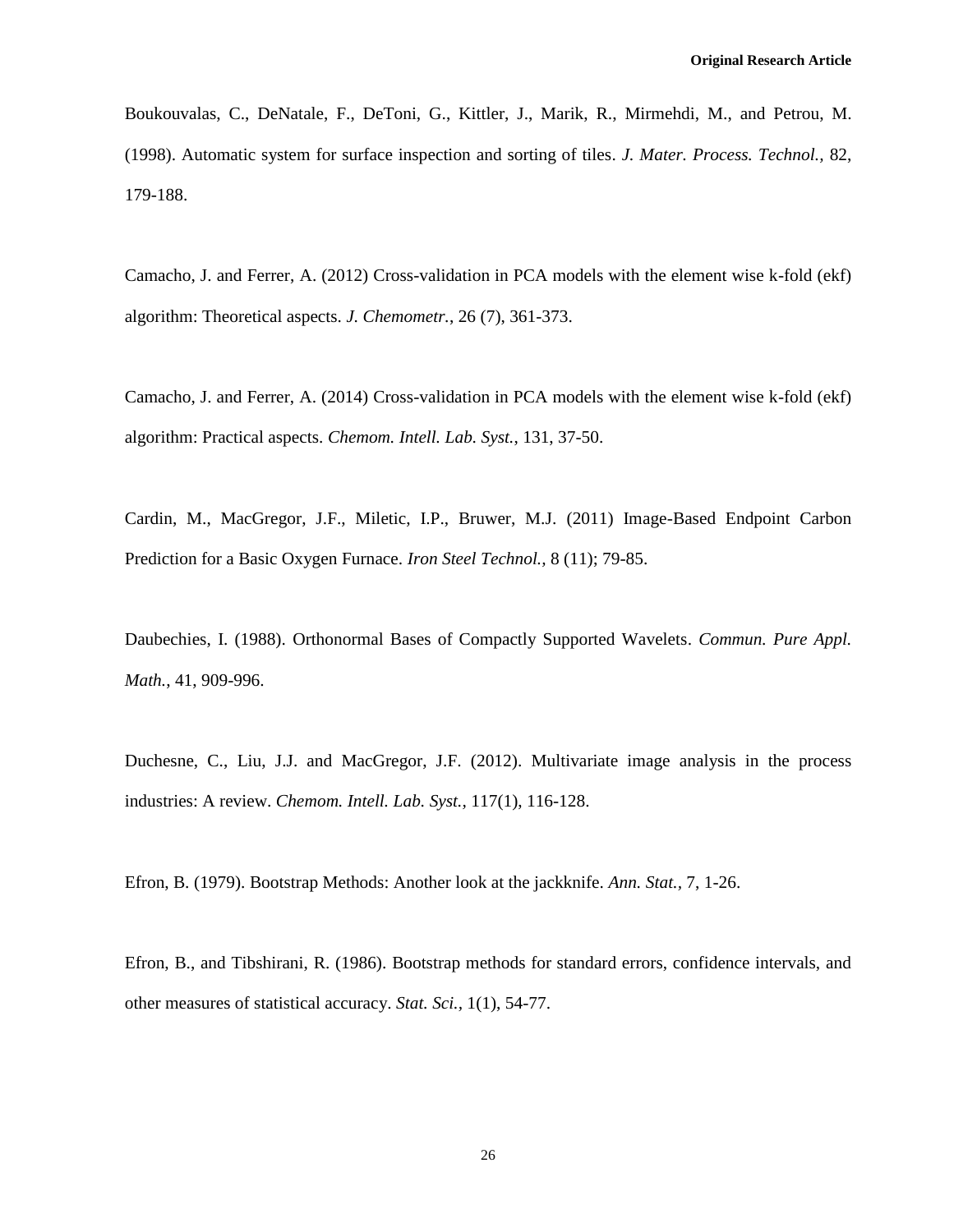Ferrer, A. (2007). Multivariate Statistical Process Control based on Principal Component Analysis (MSPC-PCA): Some Reflections and a Case Study in an Autobody Assembly Process. *Qual. Eng.,* 19, 311-325.

Geladi, P., Grahn, H. (1996). *Multivariate Image Analysis*. Wiley. Chichester, England.

González, I., Sánchez, I. (2008). Principal Alarms in Multivariate Statistical Process Control. *J. Qual. Technol.*, 40(1), 19-30.

Huang, J., and Esbensen, K.H. (2000). Applications of the Angle Measure Technique (AMT) in image analysis Part 1. A new methodology for *in situ* powder characterization. *Chemom. Intell. Lab. Syst.,* 54, 1-19.

Jackson, J.E., and Mudholkar, G.S. (1979). Control Procedures for Residuals Associated With Principal Component Analysis. *Technometrics,* 21(3), 341-349.

Jackson, J.E. (2003). *A User's guide to Principal Components.* Ed. Wiley, New York.

Jones, A.L., and Woodall, W.H. (1998). The performance of Bootstrap Control Charts, *J. Qual. Technol.*, 30(4), 362-375.

Kourti, T., and MacGregor, J.F. (1996). Multivariate SPC Methods for Process and Product Monitoring. *J. Qual. Technol.,* 28(4) 409-428.

27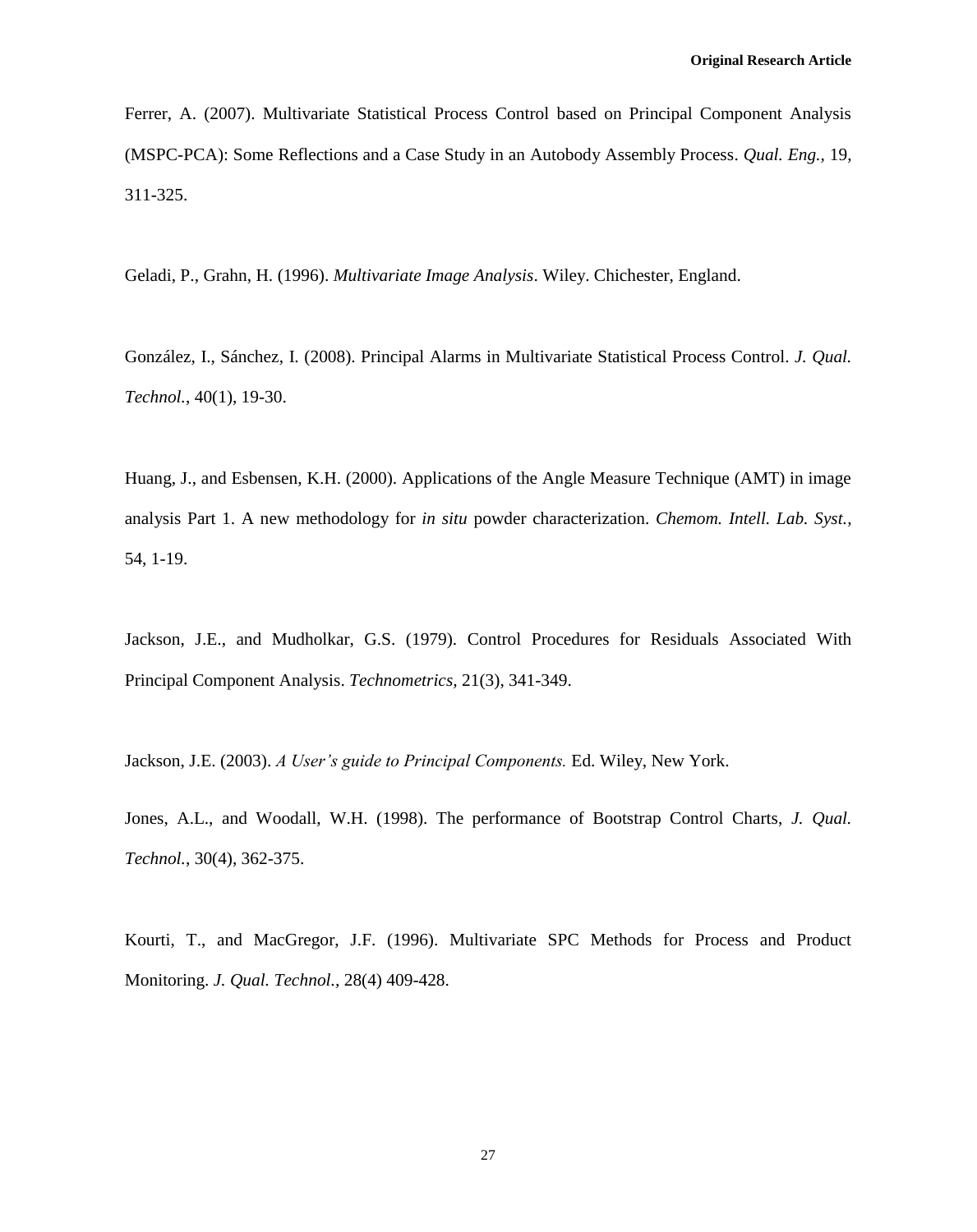Kruse, O.M., Prats-Montalbán, J.M.; Indahl, U.G.; Kvaal, K.; Ferrer, A.; Futsaether, C.M. (2014) Pixel classification methods for identifying and quantifying leaf surface injury from digital images. *Comput. Electron. Agr. (2014), in revision*.

Haralick, R.M., Sternberg, S.R., and Zhuang, X. (1987). Image Analysis Using Mathematical Morphology. *IEEE T. Pattern Anal.*, 9(4), 532-550.

Liang, D., Deng, W., Wang, X. Zhang, Y. (2009) Multivariate Image Analysis in Gaussian Multi-Scale Space for Defect Detection. *J. Bionic Eng.*, 6(3), 298–305

Liu, J.J., Bharati, M.H., Dunn. K.G., and MacGregor, J.F. (2005). Automatic masking in multivariate image analysis using support vector machines. *Chemom. Intell. Lab. Syst.*, 79, 42-54.

Liu, J.J., MacGregor, J.F., Duchesne, C., and Bartolacci, G. (2005). Flotation froth monitoring using multirresolutional multivariate image analysis. *Miner. Eng.*, 18, 65-76.

Liu, J.J., and MacGregor, J.F. (2006). Estimation and monitoring of product aesthetics: application to manufacturing of "engineered stone" countertops. *Mach. Vision Appl.*, 16, 374-383.

Liu, J.J., and MacGregor J.F. (2005). Modeling and Optimization of Product Appearance: Application to Injection-Molded Plastic Panels. *Ind. Eng. Chem. Res.*, 44, 4687-4696.

Lopez-Garcia, F., Andreu-Garcia, G., Blasco, J., Aleixos, N. & Valiente, J. M. (2010). Automatic detection of skin defects in citrus fruits using a multivariate image analysis approach. *Comput. Electron. Agr.*, 71 (2): 189-197.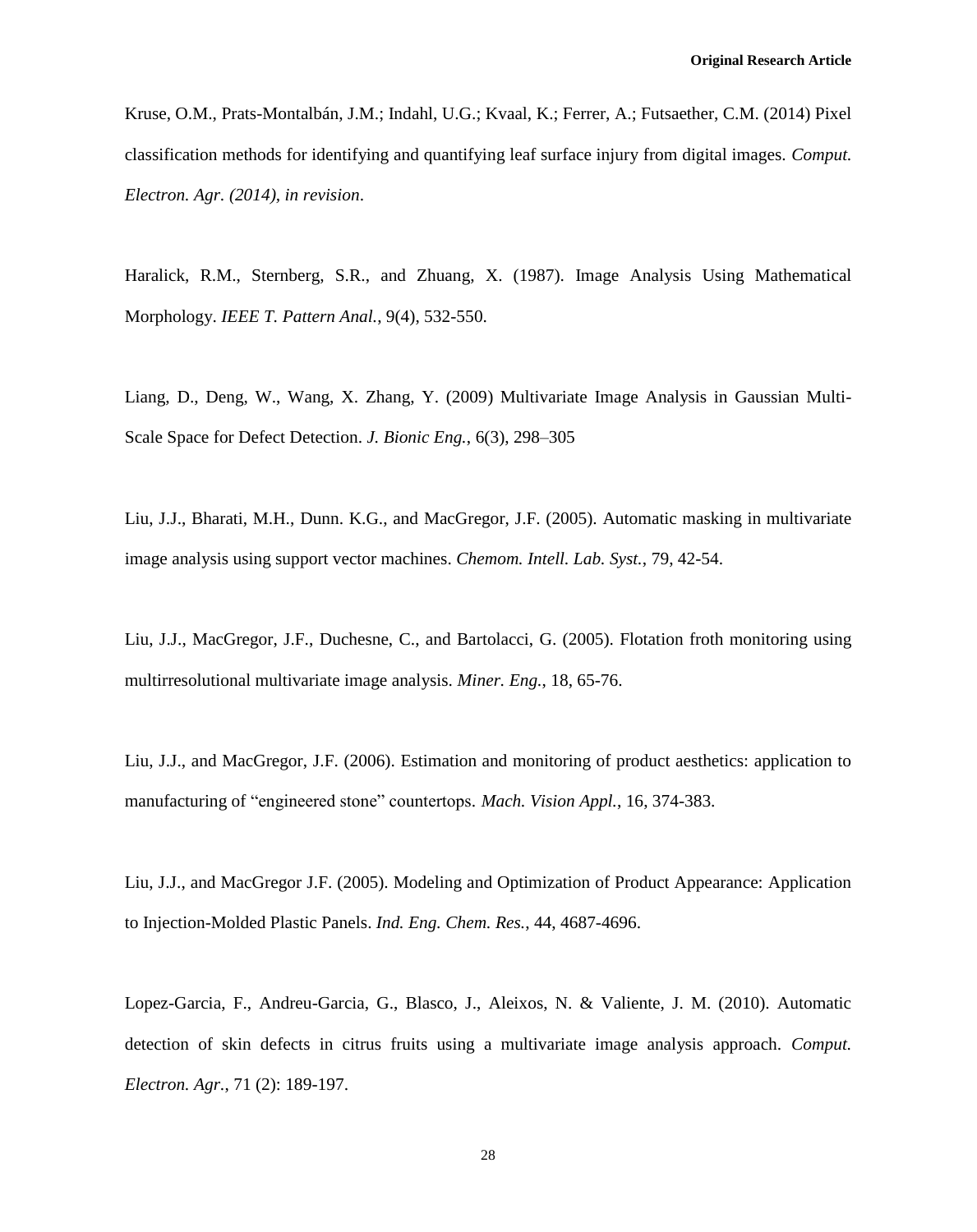López, F., Prats, J. M., Ferrer, A. & Valiente, J. M. (2006). Defect detection in random colour textures using the MIA T-2 defect maps. In Campilho, A. & Kamel, M. (eds) *Lect. Notes Comput. Sc*., vol. 4142 *Image Analysis and Recognition, Pt 2*, pp. 752-763. Berlin: Springer-Verlag Berlin.

López, F., Valiente, J.M., Prats-Montalbán, J.M., and Ferrer, A. (2008). Performance evaluation of soft color texture descriptors for surface grading using experimental design and logistic regression. *Pattern Recogn.*, 41, 1744-1755.

Megahed, F.M.; Woodall, W.H.; and Camelio, J. A. (2011). A Review and Perspective on Control Charting with Image Data. *J. Qual. Technol.,* 43(2), 83-98.

Metropolis, N., and Ulam. S. (1949). The Monte Carlo Method. *J. Am. Stat. Assoc.*, 44(247), 335-341.

Montgomery, D.C. (2001). *Introduction to Statistical Quality Control, 4th Edition*, Ed. Wiley, New York.

Nomikos, P., and MacGregor, J.F. (1995). Multivariate SPC Charts For Monitoring Batch Processes. *Technometrics*, 37(1), 41-59.

Ottavian, M; Barolo, M; García-Muñoz, S. (2013). Maintenance of Machine Vision Systems for Product Quality. Assessment. Part I. Addressing Changes in Lighting Conditions. *Ind. Eng. Chem. Res.,* 52, 12309-12318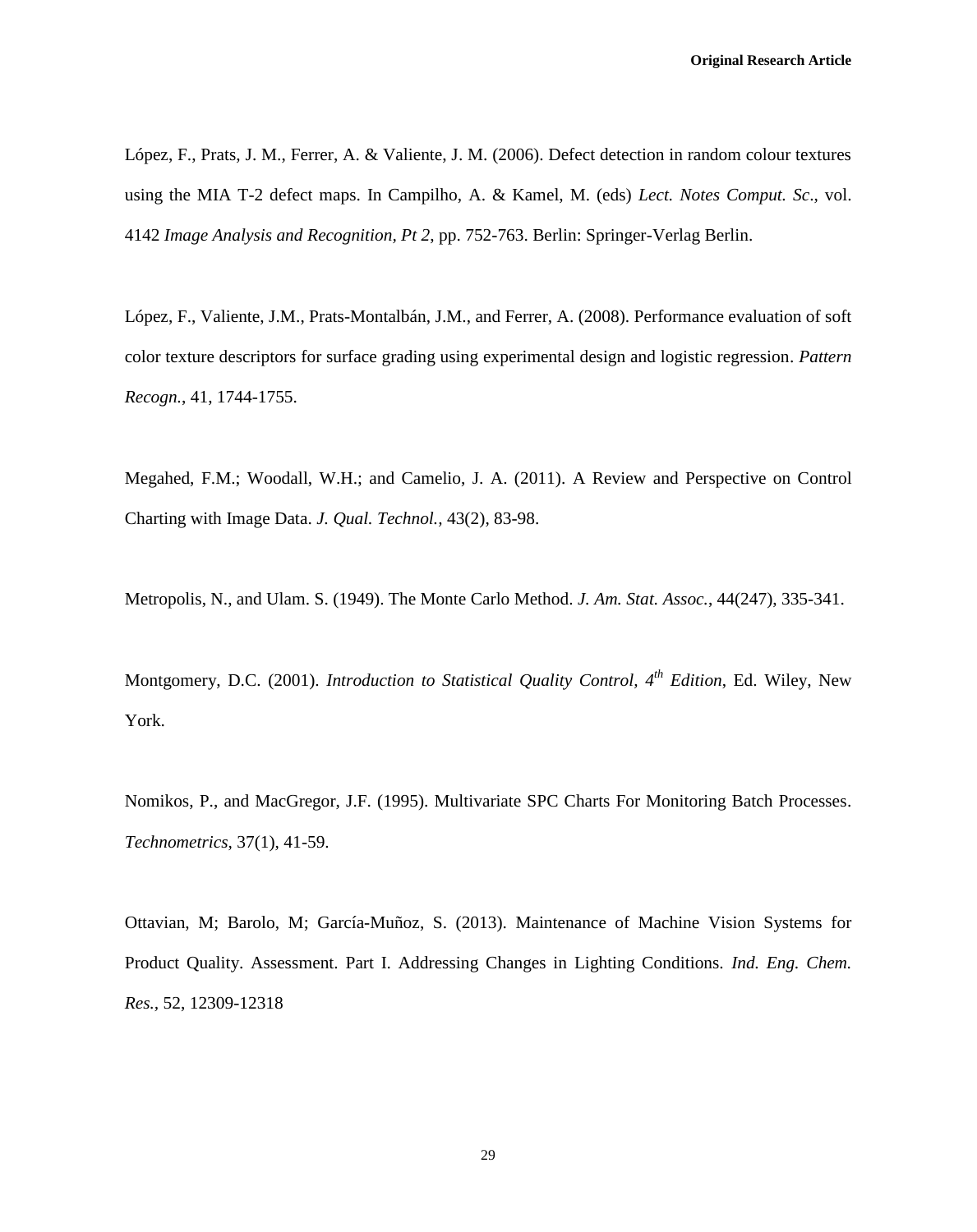Ottavian, M; Barolo, M; García-Muñoz, S. (2014) Maintenance of Machine Vision Systems for Product Quality. Assessment. Part II: adressing camera replacement. *Ind. Eng. Chem. Res.*, 53(4) 1529-1536.

Porter, R., and Canagarajah, N. (1997). Robust rotation-invariant texture classification: wavelet, Gabor filter and GMRF based schemes. *IEE P. Vis. Image Sign.*, 144(3), 180-188.

Prats-Montalbán (2005) Control Estadísitico de Procesos mediante Análisis Multivariante de Imágenes. Tesis Doctoral. Universidad Politécnica de Valencia

Prats-Montalbán, J.M., and Ferrer, A. (2007). Integration of colour and textural information in multivariate image analysis: defect detection and classification issues. *J. Chemometr.*, 21, 10-23.

Prats-Montalbán, J.M., López, F., Valiente, J.M., and Ferrer, A (2008). Multivariate statistical projection methods to perform robust feature extraction and classification in surface grading, *J. Electron. Imaging*, 17(3), 031106, 1-10.

Prats-Montalbán, J.M., Ferrer, A., and de Juan, A. (2011). Multivariate Image Analysis: a review with applications. *Chemom. Intell. Lab. Syst.*, 107, 1-23.

Prats-Montalbán, Cocchi and Ferrer (2014). N-way modeling for wavelet filter determination in Multivariate Image Analysis. Submitted to *Chemom. Intell. Lab. Syst*.

Reis, M.; Bauer, A. (2009). Wavelet texture analysis of on-line acquired images for paper formation assessment and monitoring. *Chemom. Intell. Lab. Syst.,* 95, 129–137.